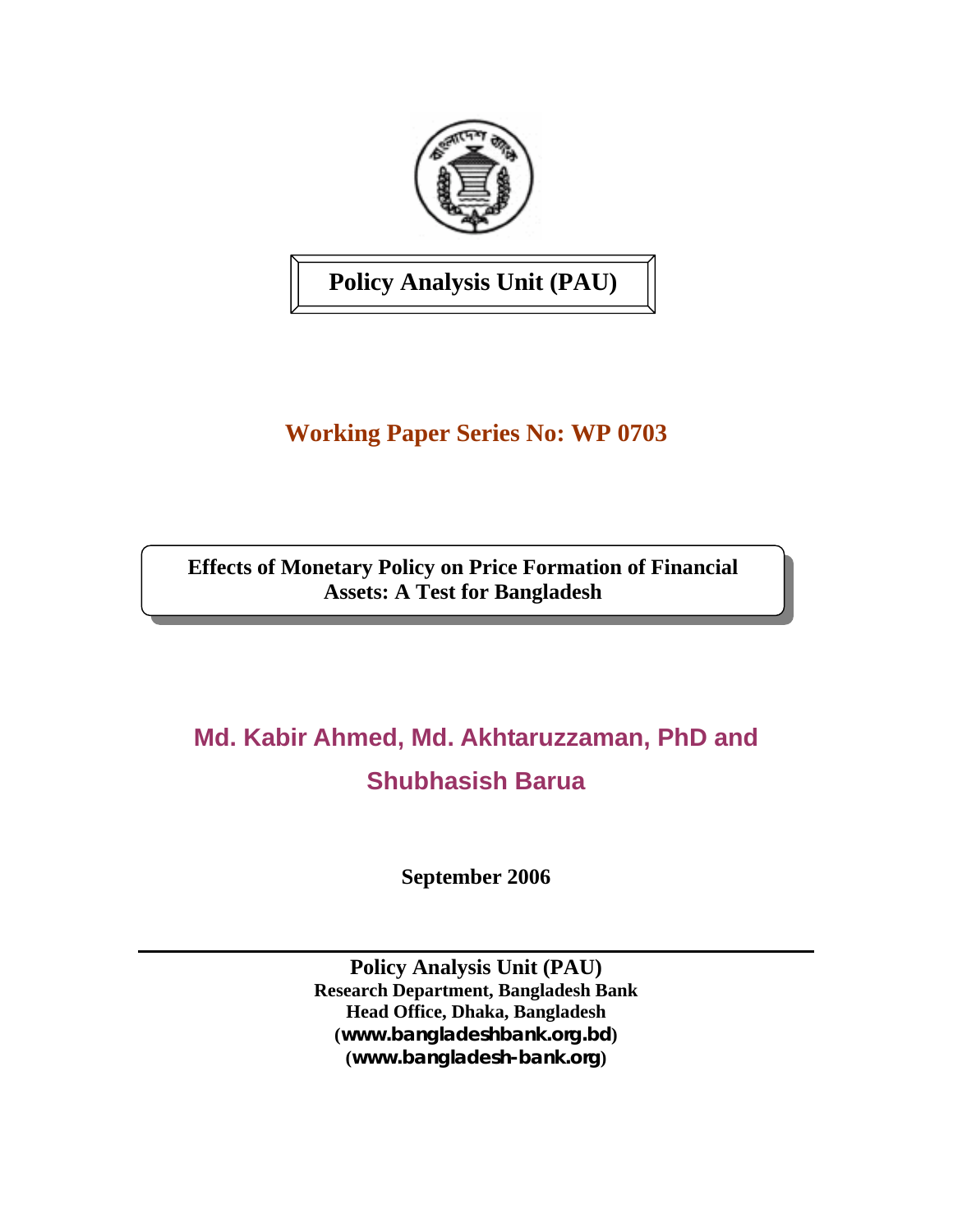

# **Policy Analysis Unit\* (PAU)**

# **Working Paper Series No: WP 0703**

**Effects of Monetary Policy on Price Formation of Financial Assets: A Test for Bangladesh** 

# **Md. Kabir Ahmed, Md. Akhtaruzzaman, PhD and Shubhasish Barua**

# **September 2006**

*Copyright © 2006 by Bangladesh Bank* 

*\* In an attempt to upgrade the capacity for research and policy analysis at Bangladesh Bank (BB), PAU prepares and publishes several Working Papers on macroeconomic research every quarter. These papers reflect research in progress, and as such comments are most welcome. It is anticipated that a majority of these papers will eventually be published in learned journals after the due review process. Neither the Board of Directors nor the management of BB or any agency of the Government of Bangladesh, however, necessarily endorses any or all of the views expressed in these Papers. The latter reflect views based on professional analysis carried out by the research staff of Bangladesh Bank, and hence the usual caveat as to the veracity of research reports applies.*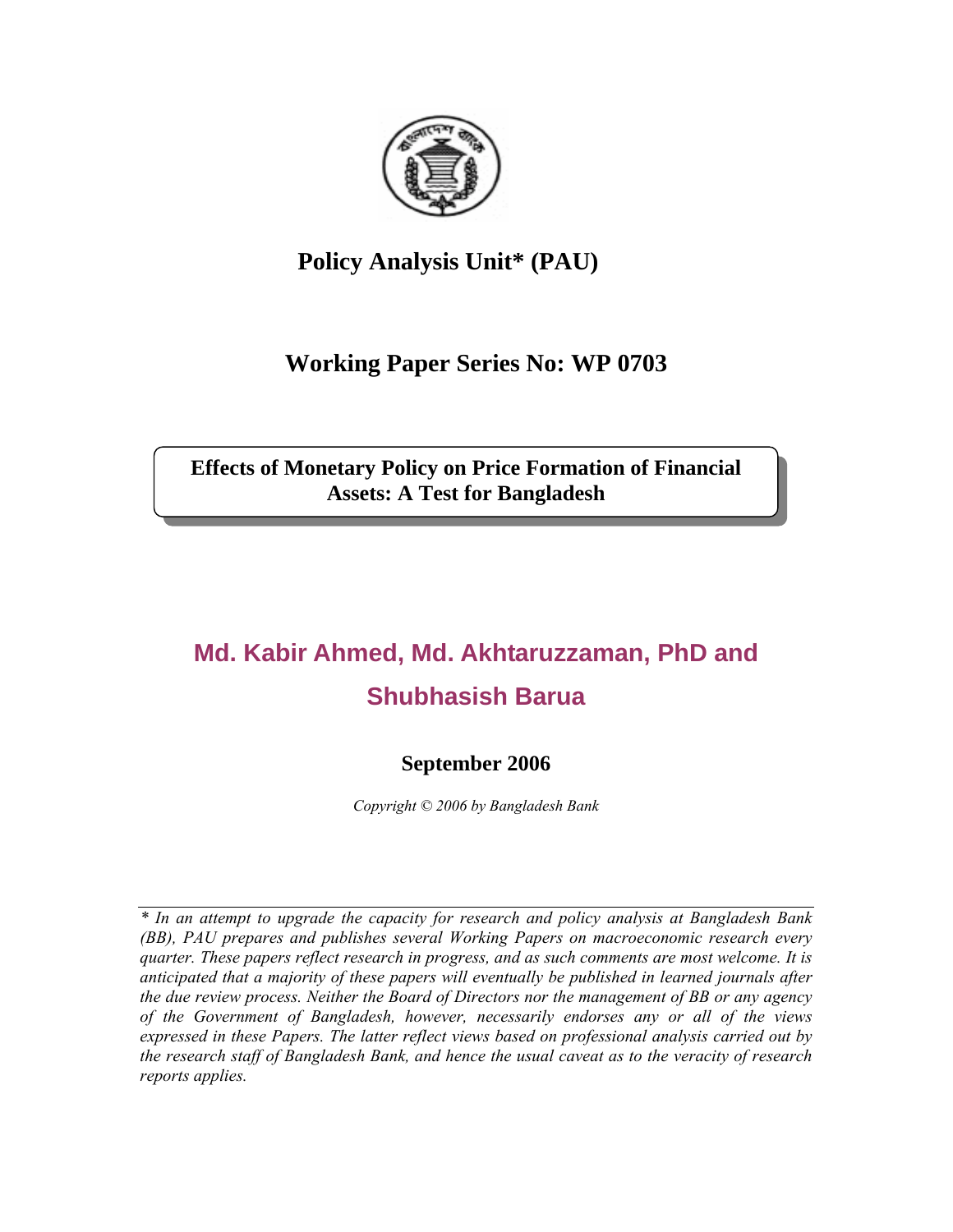# **Effects of Monetary Policy on Price Formation of Financial Assets: A Test for Bangladesh**

**Md. Kabir Ahmed[\\*](#page-2-0) , Md. Akhtaruzzaman, PhD\*\* and Shubhasish Barua\*** 

## **September 2006**

# **Abstract**

The purpose of this paper is to estimate the effect of contractionary monetary policy shock on the stock price index using structural VAR approach. The estimated coefficients of money supply and money demand equations from the structural VAR model are theoretically consistent, suggesting that the short run identification restrictions are valid. Impulse responses of different variables of interest to contractionary monetary policy shocks, measured by exogenous increases in the shortrun policy interest rates, establish the theoretical underpinnings of asset price channel to monetary policy shocks. The estimate confirms that a contractionary monetary policy shock, measured by increase in the short-term policy interest rate has small negative effect on the stock price index and the effect is short lived.

**Keywords:** Structural VAR, Asset Price Channel, Contractionary Monetary Policy Shock, Stock Price Shock., Adverse Supply Shock, Liquidity Puzzle.

**JEL Classification:** E41, E43, E44, E51, E52, G12

 $\overline{a}$ 

<span id="page-2-0"></span>The authors are Research Economists<sup>\*</sup> and Senior Research Economist<sup>\*\*</sup>, Policy Analysis Unit (PAU), Research Department, Bangladesh Bank, Dhaka, Bangladesh. The authors are grateful to Professor Syed M. Ahsan, WBI Resident Economic Adviser, Bangladesh Bank for giving valuable comments and guidance for the preparation of the paper. The valuable suggestions from Mr. Ghulam Murtaza, Ex-General Manager, Bangladesh Bank and the seminar participants at Bangladesh Bank are highly acknowledged.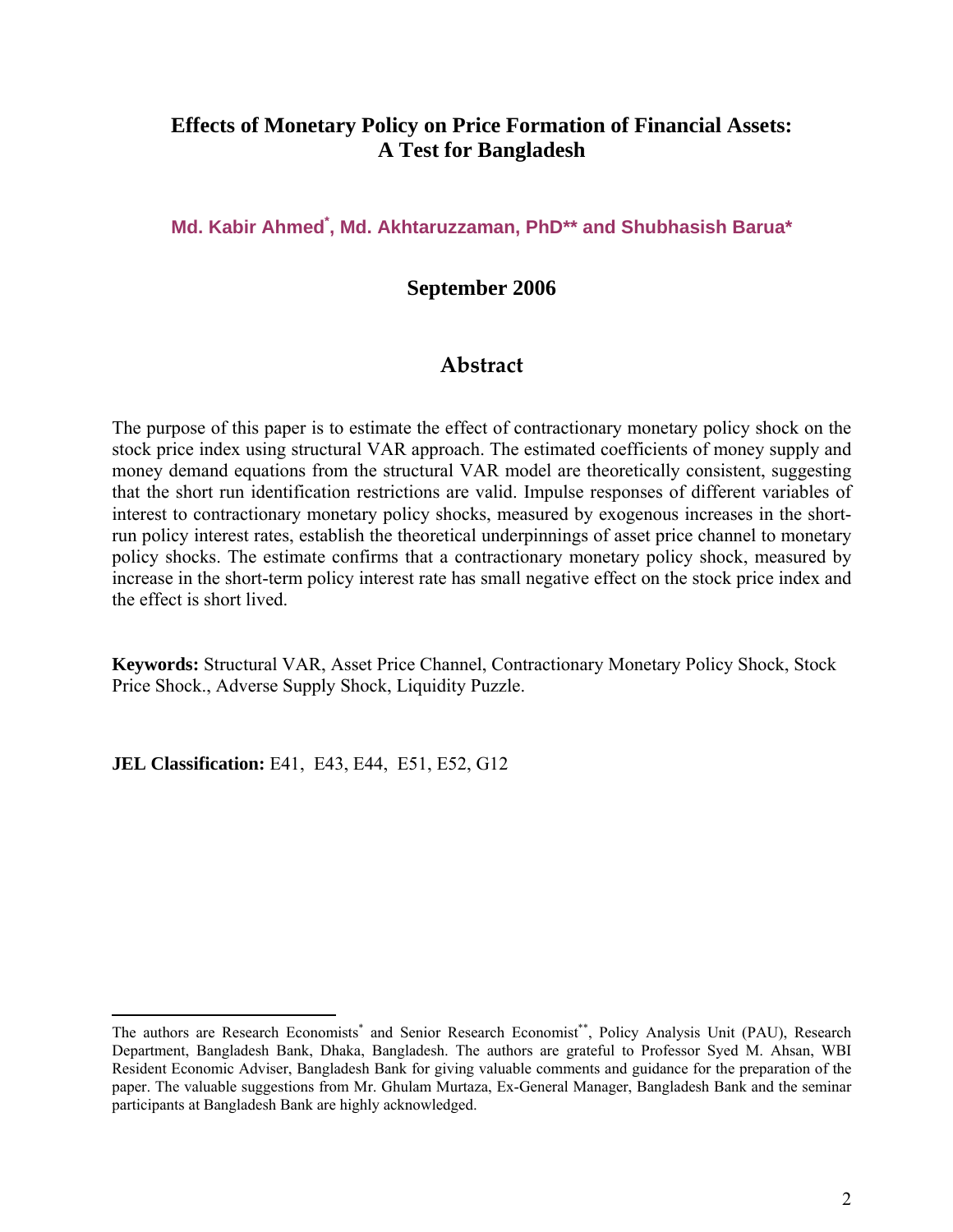#### **1. Introduction**

Several empirical studies indicate that monetary policy stance adopted by the Central Bank of a country has implications for stock price movement. Ehrmann and Fratzscher (2004) found that monetary policy shocks had immediate significant effect on stock price in the US economy. A tightening of monetary policy by 50 basis points reduced US stock returns by about 3 percent on the announcement day. Any significant downturn in the stock market limits firm's ability to raise capital for further expansion, thus retards output growth, lowers consumer demand and may cause financial instability. For example, the decline in asset price due to stock market crash in US in 1929 and the same in Japan in the late 1980s and early 1990s was followed by a slowdown in economic activity as well as increased financial and banking sectors instability. Romer (1990) argued that the negative effect of stock market variability is stronger enough to account for the entire decline in real consumer spending on durables that occurred in late 1929 and 1930. IMF (2003) found that recurrent equity price reductions are associated with heavy GDP losses. Understanding causality between monetary policy stance and the stock price behaviour has an important bearing for designing appropriate monetary policy stance. It can be noted that though a large number of studies have been conducted in the context of developed countries, a few have been attempted in the developing country context, particularly in South Asia. In fact, there is no such studies exist, to our knowledge, in the context of Bangladesh. This study therefore serves as an initial attempt to understand the behaviour of monetary policy over stock prices in economies with a comparable level of financial development.

Like many other developing countries, many firms in Bangladesh are constrained to get access to funds. Though banks provide short-term funds, they are sometimes reluctant to offer long-term finance the firms due to their low level of net worth and also the inability to meet collateral requirements. Therefore, real sector of the economy has been suffering from investment stagnation (Choudhuri et al, 1994). Appreciating the need for long-term fund for industrialization, government established some specialized financial institutions such as Bangladesh Shilpa (Industrial) Bank (BSB) and Bangladesh Shilpa Rin Sangstha (an industrial loan institute) in the 1970s but their performance remained far from the expected level. They are overburdened with high classified loans (47.25 percent and 55.23 percent respectively in December 2005) and emerge as a growing concern for financial system risk. It is argued that an efficient and stable stock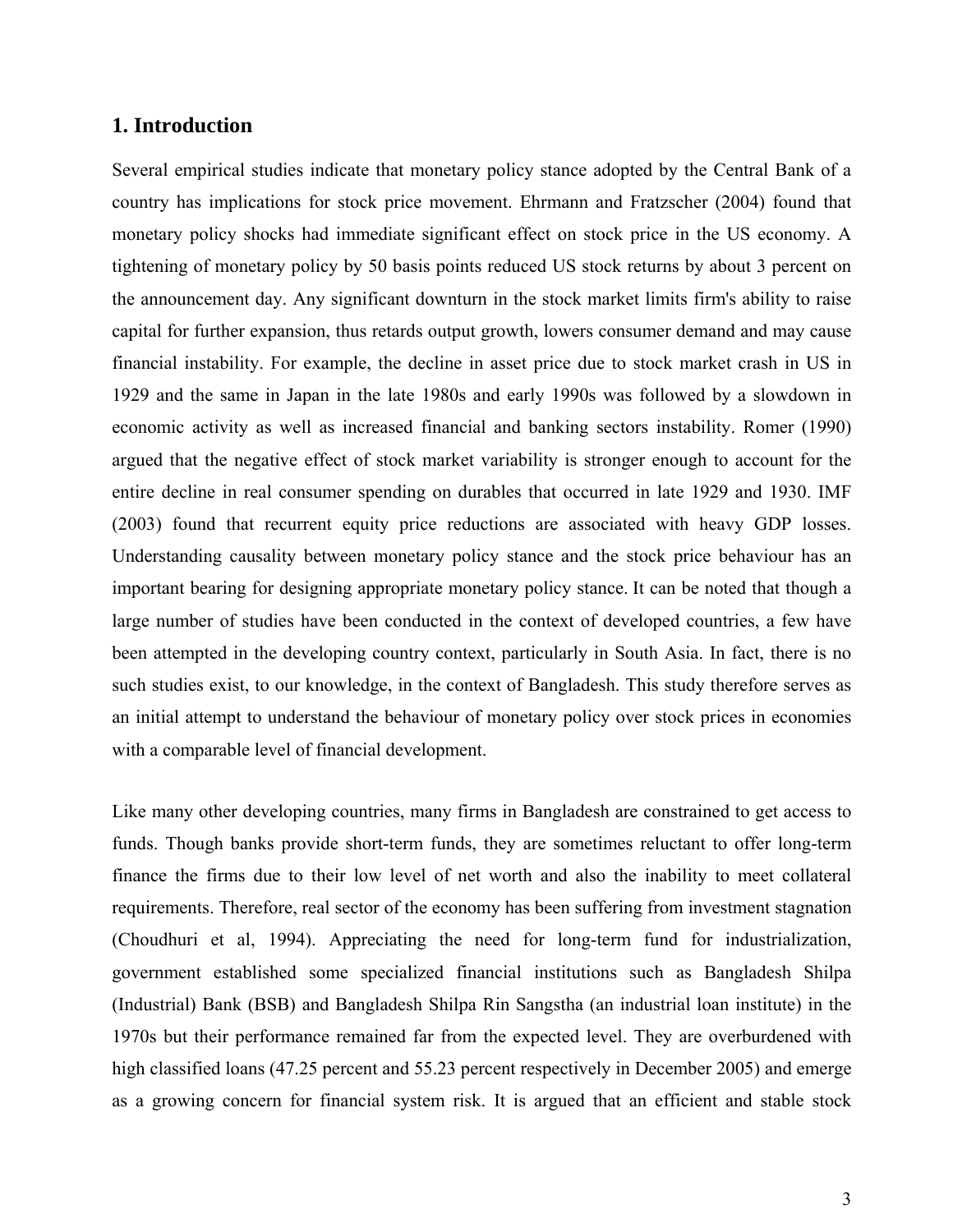market provides a unique opportunity to provide capital for future business expansion and thus plays an important driving force for economic growth. Government indeed took initiative to revive the stock market in the late 1970s and undertook a series of measures through changes in the legal code and development of infrastructure, notably the establishment of Securities and Exchange Commission (SEC), Central Depository System and automation of securities transactions. Nonetheless, the market experienced a serious debacle in late 1996 due to lack of institutional presence in the share market, monopolistic dominance of member brokers, inefficiency of the SEC to cope with the developments and existence of kerb market (Alam and Jahan, 1996).The overall capital market in Bangladesh is yet to recover completely from the tailspin following the stock market bubble and its collapse in the mid-nineties (BB Annual Report, FY05).

Though some studies have attempted to explain the causes and effects of stock market collapse on national economy, they have not analyzed it from monetary policy perspective. In order to play a proactive role in capital market development, as a Central Bank, Bangladesh Bank needs to analyze the reactive function of stock market over changes in monetary policy. The relationship between monetary policy and stock prices is complex, because stocks are influenced by monetary policy through several channels. However, this paper has examined a limited aspect, namely the effects of monetary policy on stock prices by using structural VAR. Estimated results show that contractionary monetary policy shocks have, on average, small and negative transitory effects on stock market indices.

The remainder of the paper is structured as follows. The next section describes conceptual issues which are important for empirical analysis. Section 3 reviews the past empirical findings. Section 4 specifies the model and explains the reasoning behind choosing particular variables. Section 5 discusses the empirical results. Section 6 concludes the findings.

#### **2. Conceptual issues**

 $\overline{a}$ 

The monetary policy stance is transmitted into the real economy by various channels such as *Asset*  Price Channel, Interest Rate Channel, Exchange Rate Channel<sup>1</sup> and Credit Channel. All of these channels indeed affect stock prices directly or indirectly. Tobin (1969, quoted in Mishkin, 2004)

<span id="page-4-0"></span><sup>&</sup>lt;sup>1</sup>However, in the empirical model of structural VAR the endogeneity of the Exchange Rate Channel in influencing the relationship between monetary policy and the stock price is not captured.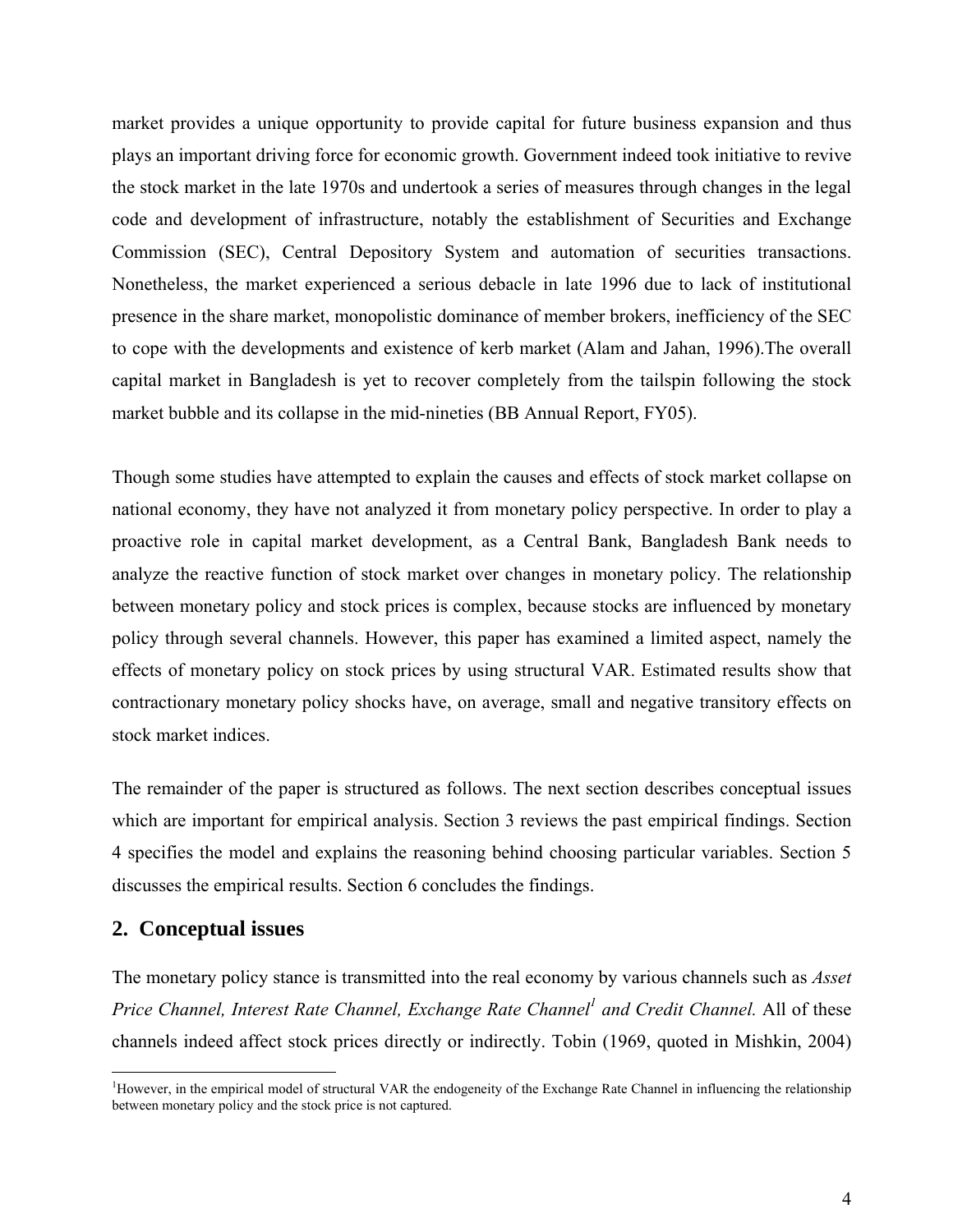hypothesized that monetary policy can affect the real economy through asset price channel. Expansionary monetary policy increases household's spending capacity which, in part, is spent in stock market, increases the demand for stocks and raises the stock prices. Tobin argued that if the market value of a firm's capital exceeds the cost of acquiring it, the firm increases its capital stock. On the other hand, contractionary monetary policy lowers the present value of future earning flows and hence depresses stock markets.

The traditional Keynesian view of transmission channel is that monetary expansion leads to a fall in real interest rate, lowers firm's cost of capital and encourages higher investment spending through borrowing. In fact, when interest rates are very low, fixed interest securities provide very little competition for shares. A rational investor therefore, other things being equal, would like to pay a higher price for a share. It is argued that extremely low returns from regular savings accounts, which yielded less than 1 percent, contributed to increasing Japanese stock prices to more than 60 times earnings, almost 5 times book value and more than 200 times dividends in December 1989 (Malkiel, 2003). A tightening of monetary policy reduces liquidity in the banking system, increases deposit and T-bill rates. This lowers the present value of future cash flows from stocks through discount factor and investors tend to readjust their investment portfolio. Capital market instruments such as equities experience far wider price fluctuations than money market instruments and are considered to be risky investments (Mishkin, 2004). It is therefore argued that if interest rates on bank deposit are relatively high, they can offer a stable, profitable alternative to the stock return. Rational investors would sell some stocks and invest in fixed income securities causing stock prices to fall sharply. This happened in the US in the early 1980s and 1987, just before the stock-market crash of October 1987. Similarly, interest rates in Japan rose sharply in 1990 and the stock market collapsed (Malkiel, 2003).

*Credit view* argues that monetary policy influences the financing cost of a firm as well as the availability of loans. If a credit channel is at work for firms that are quoted on stock markets, one would expect that expansionary monetary policy will enable them to take bank loan at easier terms and gain on bank lending rate. This interest differential gain will improve their balance sheets, make them more competitive and induce them to expand business activities. The burgeoning effect of these activities will be reflected through the stock price. Conversely, contractionary monetary policy will affect the firms' share price in the opposite direction.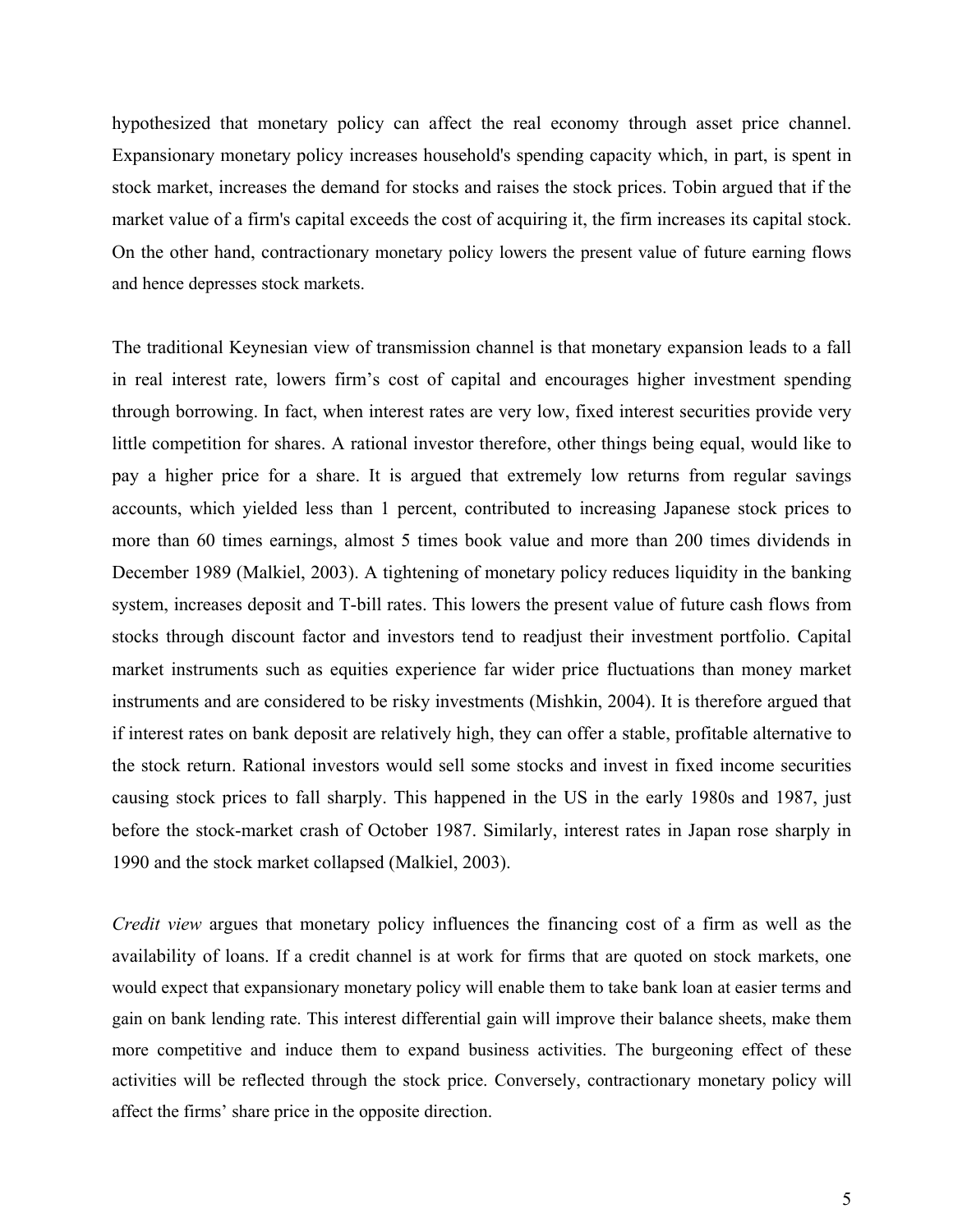Besides monetary policy, stock prices may be influenced by other factors. The firm-foundation theory argues that the market price of a share depends mostly on the growth rate of a firm's economic fundamentals such as dividends, earnings, interest rates and risk variables. In a topdown approach, economy's outlook, future sales and earnings of the industry are taken into account to estimate firm-specific return on stocks. Expectation of enrichment of economic fundamentals of a firm is reflected through higher price of stock.

The relationship between *inflation* and stock price is not direct and straightforward. Empirical evidence is also inconclusive. Inflation may affect other economic input variables in varying degrees. Following the dividend discount model, it may have both negative and positive effects on stock prices. If firms, in an inflationary environment, are able to increase prices in line with increased cost and the negative effect of an increase in the required rate of return is offset by the increase in the growth rate of earnings and dividends, stock price may be stable or positive. However, if firms are unable to raise prices in line with higher costs, stock prices are expected to fall. Chami, Cosimano and Fullerkamp (1999) attempted to establish how inflation, monetary policy and stock price are interlinked. They argued that inflation, due to expansionary monetary policy, decreases the real value of firm's asset and causes a decrease in real stock returns.

## **3. Existing Empirical Literature**

Sprinkel (1971), Keran (1971), Homa and Jaffee (1971) found a *significant* relationship between money supply changes and stock prices. Subsequent studies conducted by Cooper (1974) and Rozeff (1974) found a similar relationship between these two variables, though the timing of the relationship differed from the earlier findings. They found that stock prices responded to changes in the growth rate of money supply with one to three months' lag. Hafer (1985) studied the above relationship in a slightly different way. They examined how stock returns changes due to changes in anticipated and unanticipated money supply growth. They found that money supply and stock prices are positively associated. They also found that stock prices quickly eliminate any unexpected change in money supply growth.

Jensen et. al. (1996, 1997, 1998, and 2000) conducted a number of significant studies on this issue. They found that stock returns can be significantly influenced by the prevailing monetary environment. They showed that the business conditions proxies (i.e. the term spread, dividend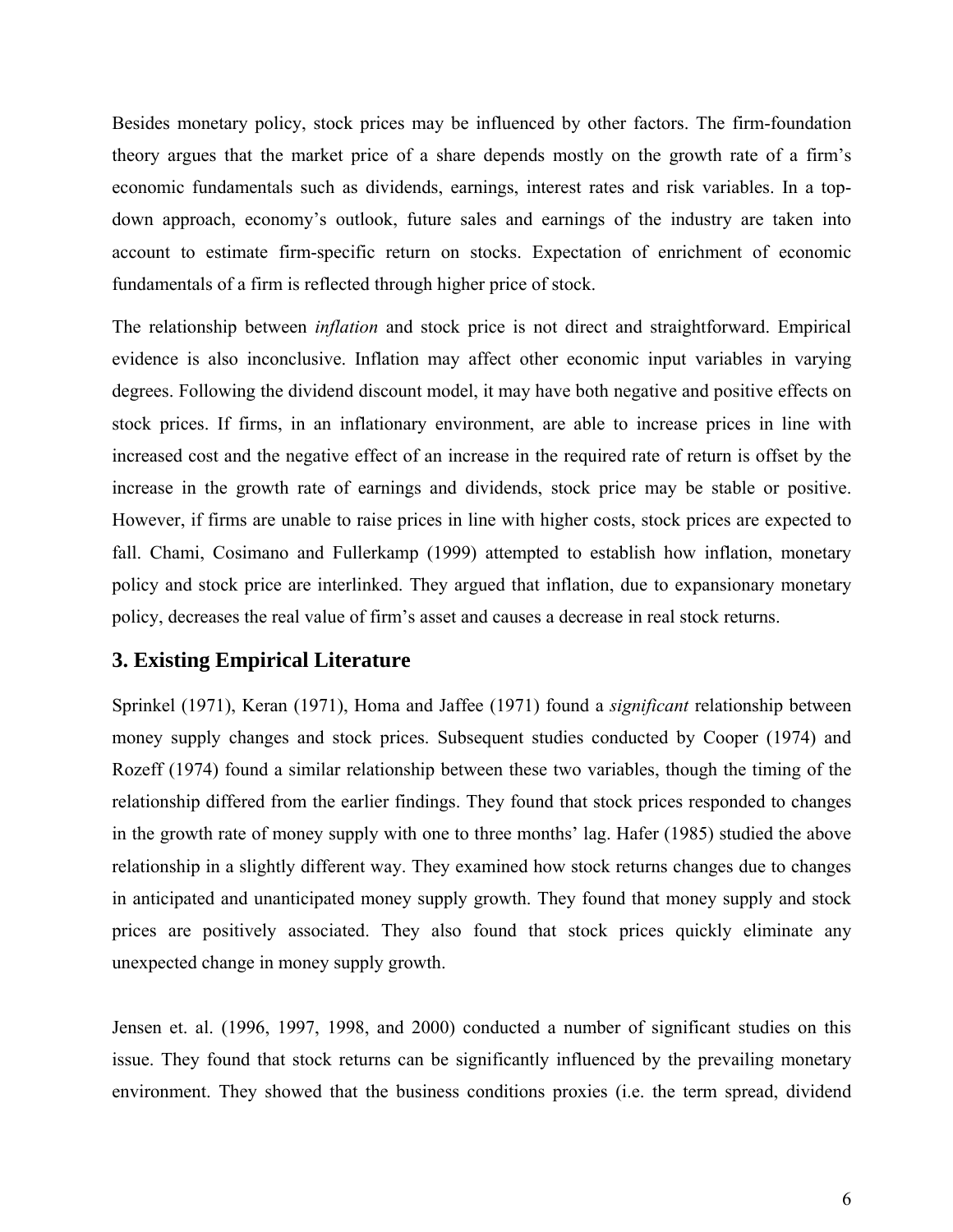yield, and default spread) suggested by Fama and French (1989) have different effects on stock returns depending on the prevailing monetary policy, where monetary policy is indicated by discount rate changes. Their studies also show that the relationship between stock price returns and both size and the price-to-book value ratio only holds during periods of easy monetary policy. A subsequent study by Thorbecke (1997) indicates that expansionary monetary policy increases ex-post stock returns which are consistent with theoretical arguments. Following lower interest rate, economic activity of a firm increases leading to larger cash flows and subsequently higher returns. Patelis (1977) examined whether shifts in monetary policy affect the predictability of excess stock returns and found that monetary policy variables were significant in predicting future stock returns, although they were not the only relevant factors (i.e., dividend yield was also relevant).

Lastrapes (1998) analyzed the response of asset prices to monetary policy shocks in eight industrialized countries. The identification of monetary policy shocks is achieved by means of long-run restrictions under the assumption that money supply shocks do not permanently affect interest rates, real output, real stock prices and real money. The author found that real stock prices responded positively and significantly to unexpected changes in nominal money supply shock for most of the countries. However, there was a wide variation in the magnitude of effects across different countries.

Since firms' sizes, in terms of equity capital, differ, Cooley and Quadrini (1999) developed a value-weighted index and employed a general equilibrium model to examine the response of stock market index to monetary policy shocks. Their study shows that one per cent monetary shock is accompanied by about 0.2 percent decline in stock market index. Rapach (2001) examined the effects of money supply shock including a set of other macro shocks on real stock prices using US data. The author identified these shocks by providing a long-run restriction and found that expansionary monetary policy shocks had a positive effect on real stock prices which could be explained by the standard dividend discount model. Detken and Smets's (2003) study on a large sample of industrial countries (38 boom periods since the 1970s for 18 OECD countries) indicated that the boom phase typically featured rising money, output and credit gaps, and low interest rates relative to a Taylor rule types benchmark.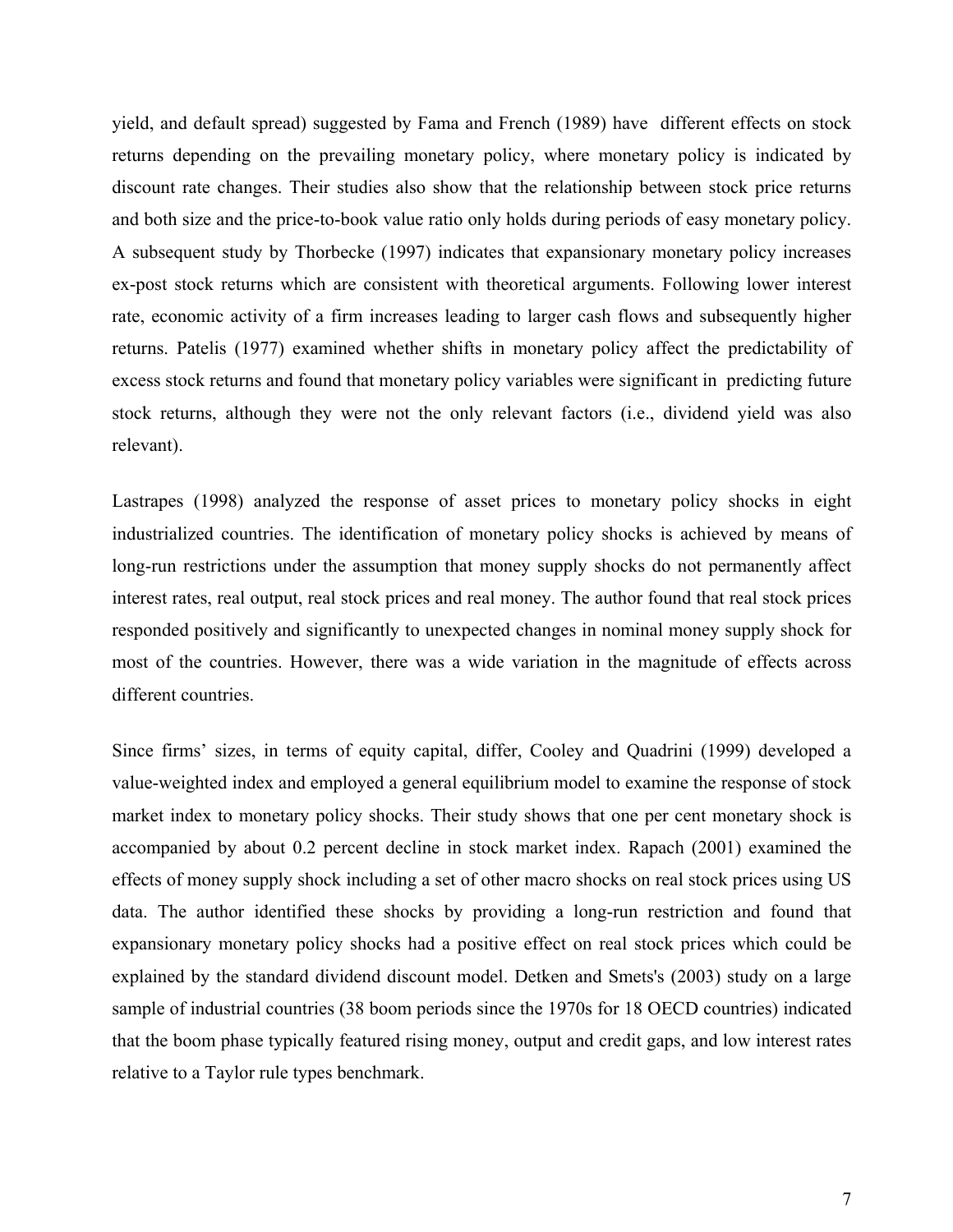Empirical studies conducted by Rigobon and Sack (2003 and 2004) show that monetary policy affects equity markets in a strongly asymmetric fashion. The effect of monetary policy on equity markets was stronger when changes in the Federal Reserve's fund target rate occurred and came as a surprise to market participants. Bernanke and Kuttner (2005) also found similar results. They found that an unexpected change in US monetary policy was negatively associated with US stock returns. Neri (2004) evaluated the effects of monetary policy shocks on stock market indices in the G-7 countries and Spain using the methodology of structural VARs. The author found that contractionary shock negatively affect stock market index. However, this effect was small and transitory and varied across countries in terms of persistence, magnitudes and timing of these effects. Ehrmann and Fratzscher (2004) examine the reaction of equity markets to US monetary policy in the period 1994 to till 2003. Three factors such as high degree of market volatility, changes in direction of monetary policy, and unanticipated changes in fed fund rate cause stronger effect on stock price. The effect was stronger in industries that were cyclical and capital-intensive than non-cyclical industries.

Bjørnland (2005), using structural VAR, examined whether monetary policy and stock market affected each other. The author found that a shock on either sector had significant and direct impact on the other sectors. For example, a monetary policy shock that increased fed fund rate by ten basis points caused stock prices to decline by one-and-a-half percent. On the other hand, a stock price shock that increased stock prices by one percent caused interest rate to rise by five basis points. Bredin and Hyde (2005), in an event study, examined the impact of (un)expected changes in UK and German/euro area policy rates on UK and German aggregate and sectoral stock returns.Their result showed that UK monetary policy surprises had a significant negative influence on both aggregate and industry level stock returns in both the UK and Germany but the influence of German/Euro area monetary policy shocks appeared insignificant for both countries.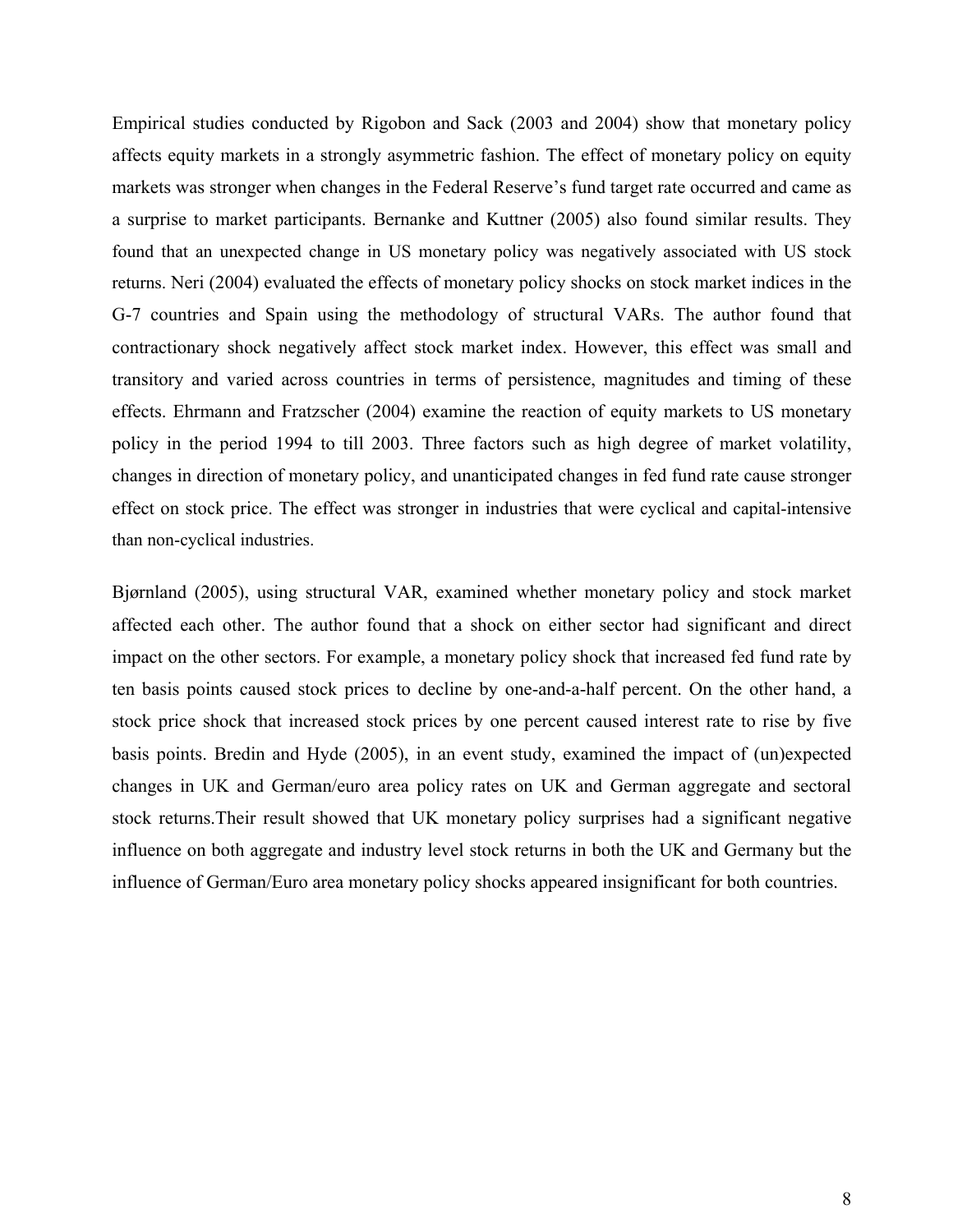#### **4. Model Specification**

 $\overline{a}$ 

Identification of an appropriate monetary policy indicator for stock market reaction function is indeed a challenging task. It may be noted that with the initiation of the Financial Sector Reform Program (FSRP) in 1990, BB has operationalised monetary management through indirect manipulation of Reserve Money (RM) as an operating target to modulate liquidity consistent with overall monetary projection. The monetary policy instruments that are used in this case are *T-bill,*  Repo, Reverse Repo, CRR, SLR and Bank Rate<sup>2</sup>. However, all of them may not be equally good as a monetary policy indicator, particularly to signal the financial market about BB's policy stance. BB mainly injects or withdraws reserves from the banking system through open market operations (OMO). This is pursued in two ways. The first type is the outright purchase or sale of approved securities<sup>[3](#page-9-1)</sup> through weekly auctions in volumes consistent with the growth paths for RM and M2 targeted in the annual monetary program. BB injects reserves into the banking system by purchasing approved securities and withdraws reserves from the banking system by selling them. By adjusting the amount and the officially acceptable interest rate at auctions, BB influences the successful bidding rate, and the subsequent public announcement of this rate can convey its intention regarding short-term interest rates. For instance, if BB intends to raise short-term interest rates, it increases the scale of its auction in absorbing operations and raises its internally acceptable bidding rate so as to push up the successful bidding rate of the auction and thus mop up excess liquidity from the banking system, which influences short-term interest rates. Any significant changes in the interest rate may persuade the stockholders to recalculate their return through dividend discount window and may react accordingly.

The second type of OMO is repo (repurchase agreement) and reverse repo auctions. In order to facilitate liquidity management on a day-to-day basis, BB goes for second type of open market operation, either through repurchase agreement (repo) to temporarily add reserves or through reverse repurchase agreements (reverse repo) to temporarily withdraw reserves. Repurchase agreements are essentially short-term loans collateralized by underlying approved securities. BB

<span id="page-9-0"></span><sup>&</sup>lt;sup>2</sup> Islamic banks in Bangladesh do not participate in inter-bank money market and in the repo, reverse repo arrangement and/or weekly auction procedures of BB given their non-interest bearing viewpoints. This makes the use of indirect monetary instruments of BB somewhat limited in influencing their excess liquidity position.

<span id="page-9-1"></span> $3$  These are either government securities or the securities that are guaranteed by government.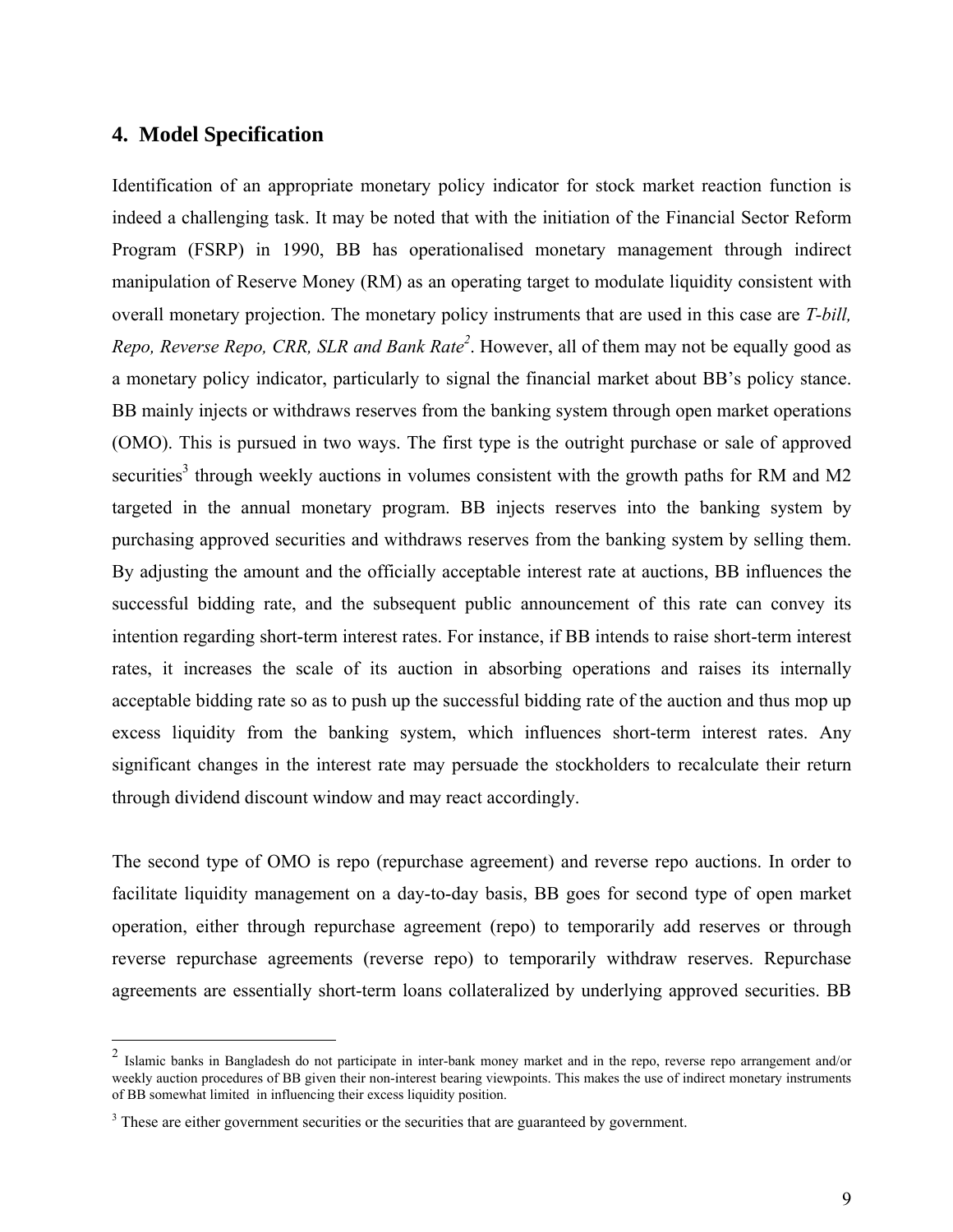accepts the bids to the extent needed to maintain the intended level of market liquidity, in descending order of interest rates quoted for the repo operations. BB buys the underlying assets for a given price with an agreement by the selling institution to buy it back at a specified date and price. As the counterpart of repo auctions, BB accepts excess funds from the banks in ascending order of interest rates to the extent needed to maintain the intended level of liquidity. It can be mentioned that BB has introduced repo and reverse repo operations from July 2002 and April 2003 respectively. These variables have limited observations as per requirement of a good time series data. Besides, they work as fine tuning to supplement the weekly T-bills auctions. Furthermore they may not signal the market on any significant policy changes. Among the open market instruments, yield rate on T-bill auctions can be a better proxy for monetary policy stance. Since Bangladesh Bank has introduced T-bills of different maturities, it can be questioned which T-bill rate is an appropriate proxy for a good measure of monetary policy stance. Looking into the volume of transactions of BB's auction, it is found that 28-day treasury bills are heavily transacted compared to other T-bills. *Interest rate, i.e., yield rate on 28-day treasury bill can be a better representation of BB's monetary policy stance*.

Before 1990, banking sector of Bangladesh was characterized by administered credit control regime. Removal of absolute credit ceilings and selective credit controls allowed monetary instruments, particularly bank rate, CRR and SLR to occupy greater importance in monetary control. BB revises reserve requirement ratio (SLR and CRR), taking into account the immediate objectives of monetary policy, in order to regulate the liquidity of the banking system and keep the money supply within preset parameters. Reserve requirement changes are seen as a sign that monetary policy has swung strongly in a new direction. The cash reserve requirement ratio (CRR) and the statutory liquidity ratio (SLR) are effective means of announcing the monetary policy stance (MPR, 2005). When these ratios are raised, it signals to the market that Bangladesh Bank has initiated a tight monetary policy stance. Raising SLR reduces loanable and investable fund in the scheduled banks which ultimately slowdown their lending activities and put pressure on their profitability. In order to maintain credit facilities to existing customers, banks are required to increase deposit rate to mobilize more savings. Changes in either CRR or SLR do not influence reserve money in the economy but changes in SLR influence money supply through the money multiplier. Since changes in CRR causes rearrangement of liquidity portfolio within the domain of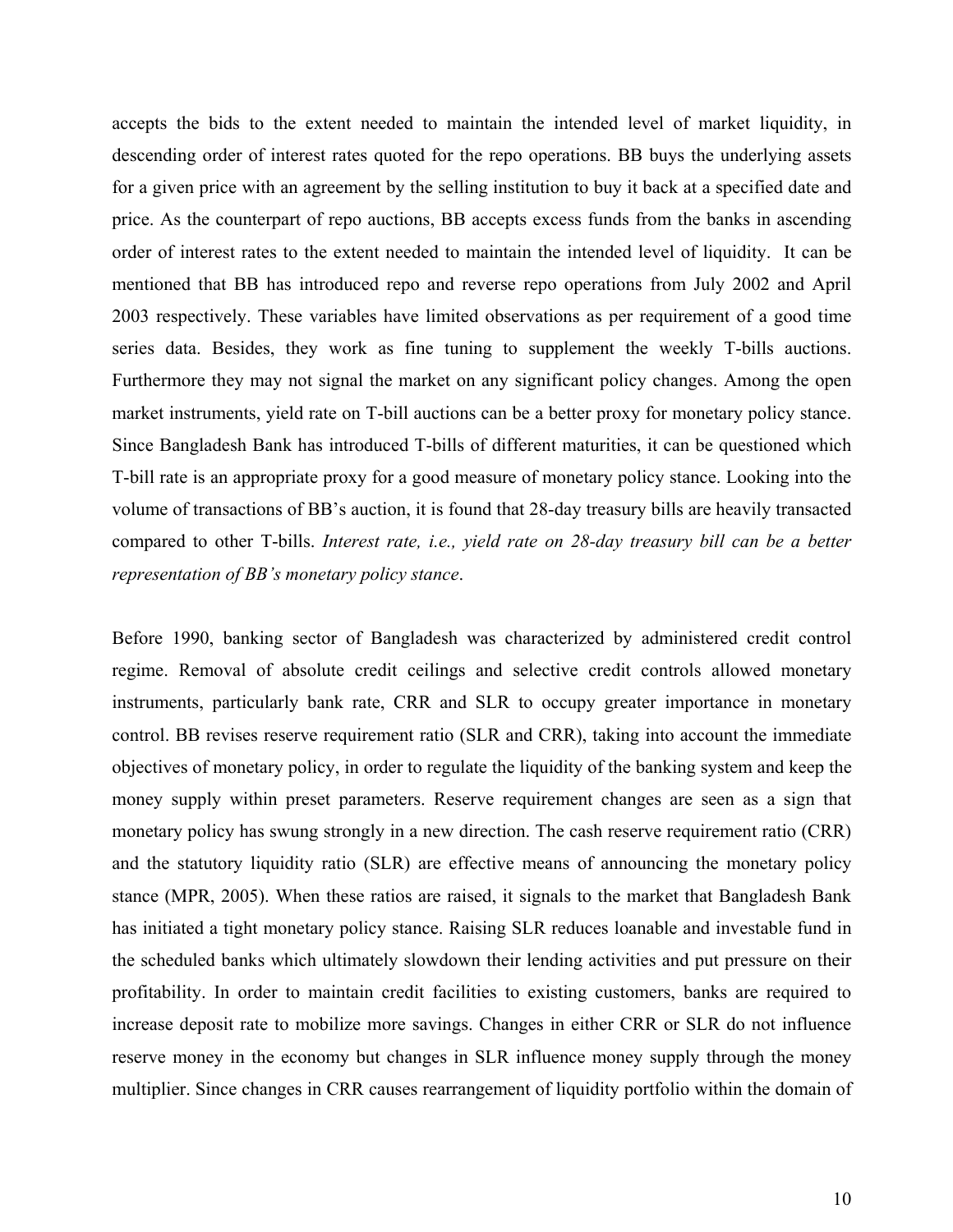SLR and does not directly influence the credit multiplier, it can be argued that SLR is more instrumental in monetary management than CRR and it can be used as a proxy to understand the inverse causal relationship between monetary policy and stock prices. However, they are changed rather infrequently and have limitation for empirical study through time series analysis.

Bank Rate is the discount rate that BB charges financial institutions for short-term loans of reserves. A change in the discount rate can inhibit or encourage financial institutions' lending and investment activities by sending a signal about the BB's goals and by indirectly influencing the interest rates. The discount rate is changed infrequently. Preferential Credit Programs and associated refinance facilities for priority sectors were replaced by BB's general rediscounting facility at Bank Rate. Such facility is meant to assist the borrowing bank in maintaining an adequate short term liquidity position and not to provide a permanent source of fund. Access to discount window is not a matter of right but is discretionary on the part of the Bangladesh Bank. The underlying objective is that banks should rely on their own fund for lending programs. Since BB has practically abandoned discount facility to the scheduled banks, it is argued that traditional Bank Rate has not been effective in signaling monetary policy stance. The bank rate applies to the relatively modest amounts of refinancing/rediscounting that a few banks avail from the BB and has little general bearing on the market interest rates (BB Annual Report, 2002-03). In order to increase lending for productive activities through reduction of interest rate structure, BB reduced Bank Rate from earlier 6.50 percent to 6.00 percent in FY 2003-04 (BB Annual Report, FY04). Comparing all the alternatives, we use *yield rate on 28-day treasury bill as the monetary policy variable*.

As argued earlier that asset prices are driven by expectation of future economic fundamentals of a firm such as productivity and relative prices of input factors. Macroeconomic factor such as tax policy may also contribute to improving net present value of a firm through higher future return. These factors indeed provide incentives to the firm for higher production. Therefore, Industrial Production Index (IPI) can be argued as a reflection of economic fundamentals of firms and is used as a proxy for stock price movement due to rational exuberance.

Inflation may be measured by different indices such as Cost of Living Index (CLI), Consumer Price Index (CPI) and Wholesale Price Index (WPI). Since investment in stocks is considered as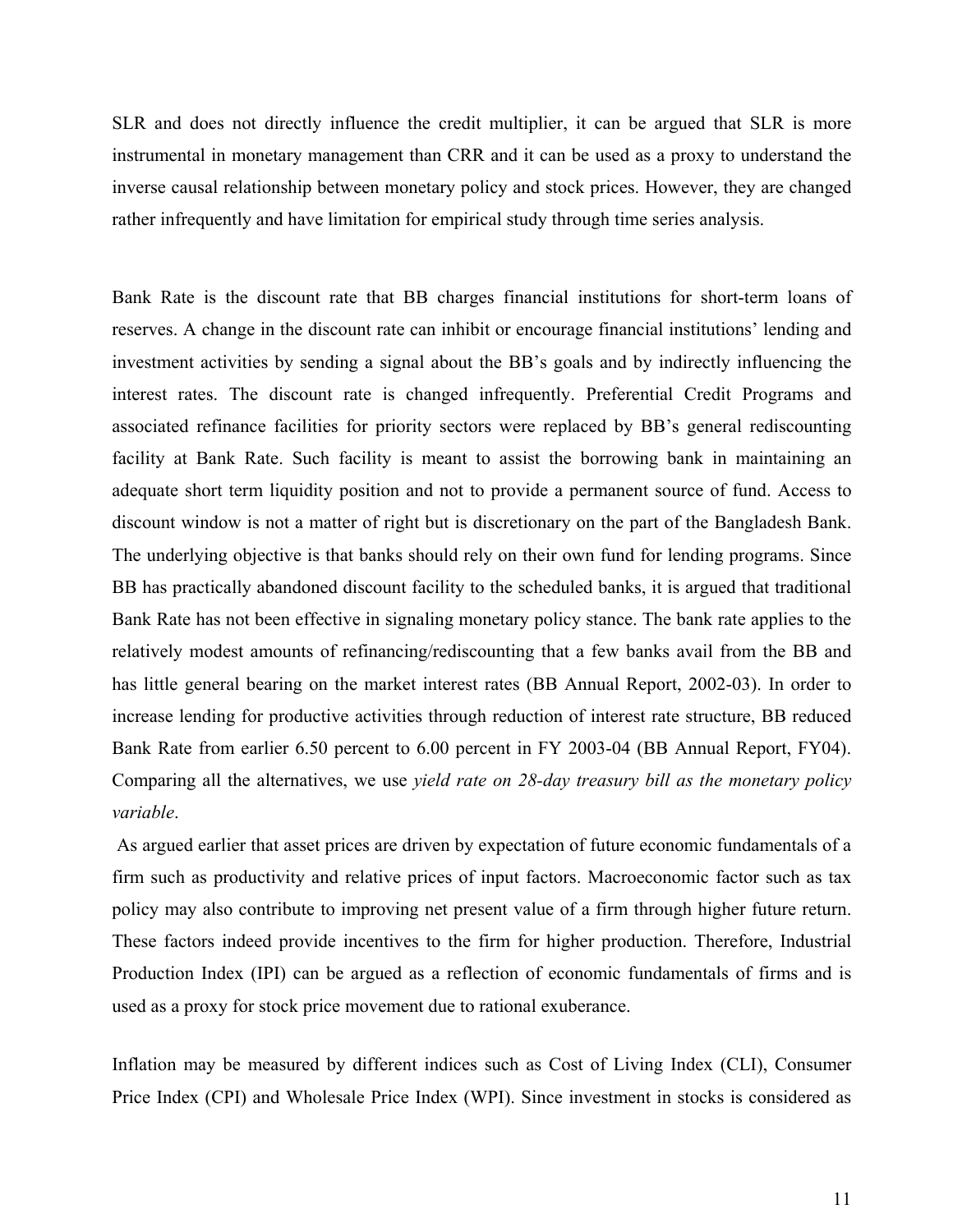speculative demand for money, either CLI or CPI may be a better representation to find link between inflation and stock price. Considering data availability, and given its wide use by other researchers, CPI is taken into consideration for inflation measurement. Stock index can be used as a proxy for stock price. But the methodology and base year for calculating stock index has been changed several times in the past. As an alternative to stock index, market capitalization may be employed as a representative variable. This variable is also influenced by injection of new shares through IPOs, right shares and bonus shares. In order to avoid such influences over the price, monthly average stock price has been used as a proxy variable for stock price movement.

Though many academics and professionals hypothesize that there is a close association between stock prices and monetary aggregates such as narrow money (M1) and broad money (M2), they could not reach consensus over which one should be a good measure. When central bank influences interest rate to fall by injecting reserves into the banking system, new investors (depositors) have two choices: either buy term deposit receipts or buy stocks. If relative benefit in buying shares is high, new depositors (investors), except risk averse depositors (investors), may not get incentive to invest money in term deposit. They would rather buy stocks. Existing depositors would wait till maturity of term deposits. After that they may not be encouraged to hold money again in fixed deposits due to high opportunity cost. If opportunity cost for holding term deposit is very high, some of the existing depositors may convert their long-term saving deposits to demand deposits for subsequent investment into stocks. Conversely, when central bank reduces liquidity by withdrawing reserves from the system and thereby influences nominal interest rate to rise, stockholders would like liquidate some of their stocks in order to buy fixed deposits. In both processes, the immediate effect of monetary policy is reflected in M1. We therefore argue that M1 may be a better representation of money supply to find its relation with stock price variable.

#### **4.1 A Structural VAR Model**

Several studies such as Cook and Hahn (1989), Jensen and Johnson (1995), Thorbecke (1997), Lobo (2000), Bomfim (2001), Durham (2002), Ehrmann and Fratzscher (2004) have conducted *event studies* using daily data to observe how equity prices change in response to changes in monetary policy. This methodology has been adopted under the assumption of Efficient Market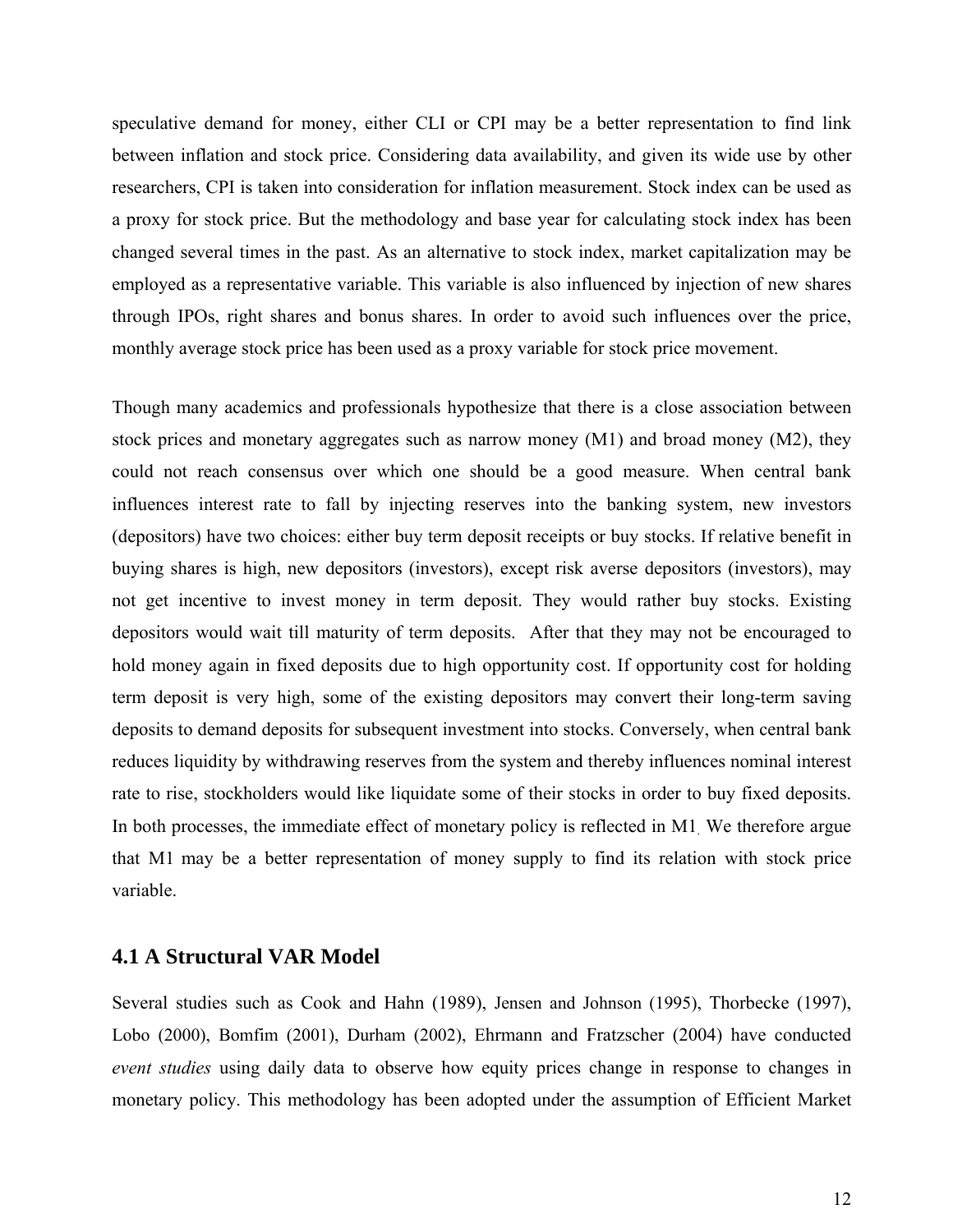Hypothesis, i.e., asset price should reflect all information available at any point in time. In the context of developing countries, where markets are considered either inefficient or semi-efficient, this assumption does not seem plausible.

A good number of papers have used structural VAR to get the effects of monetary policy on stock prices. The advantage of this method is that it allows one to simulate the dynamic effects of response variables to policy shocks. In this study the structural formulation for the VAR model is developed considering the sluggish adjustment procedure in a developing country context as well as plausible underlying relationships between policy and non-policy variables. For instance, in a developing country context we assume that price level responds to a particular monetary policy shock with some lag, i.e., price is not contemporaneously affected by the shocks in the monetary variables. However, we allow for contemporaneous effect from the monetary aggregate to industrial production. On the other hand, the central bank does not respond contemporaneously to changes in the output and price level. It sets the interest rate after observing the money stock. This is a reasonable assumption in this framework as information on real sectors variables is only available to the policy makers with lags. Besides the asset price variable, the stock market index of DSE is allowed to respond contemporaneously to all other shocks. We do not allow for contemporaneous effect from asset prices to monetary policy in line with Neri (2004), but in contrast to Bjørnland (2004) as our primary interest is to evaluate the effect of monetary policy on the stock market. As the role of stock market in the financial sector of the country is minimal in comparison to other developing countries, the monetary authority of Bangladesh may not react immediately to the changes in stock prices.

The primary effect of a contractionary monetary policy shock is expected to raise the short term interest rate and to reduce monetary aggregates. In the second round, the effect on price level would be negative and the effect on output is not certain. However, the effect on stock prices should be negative. Impulse response generated from the identified structural VAR model should reflect the above behavior of policy and non-policy variables to validate our proposed identification scheme. Following these arguments we impose restrictions for the specification of contemporaneous relationships among the variables in the SVAR. We imposed zero (exclusion)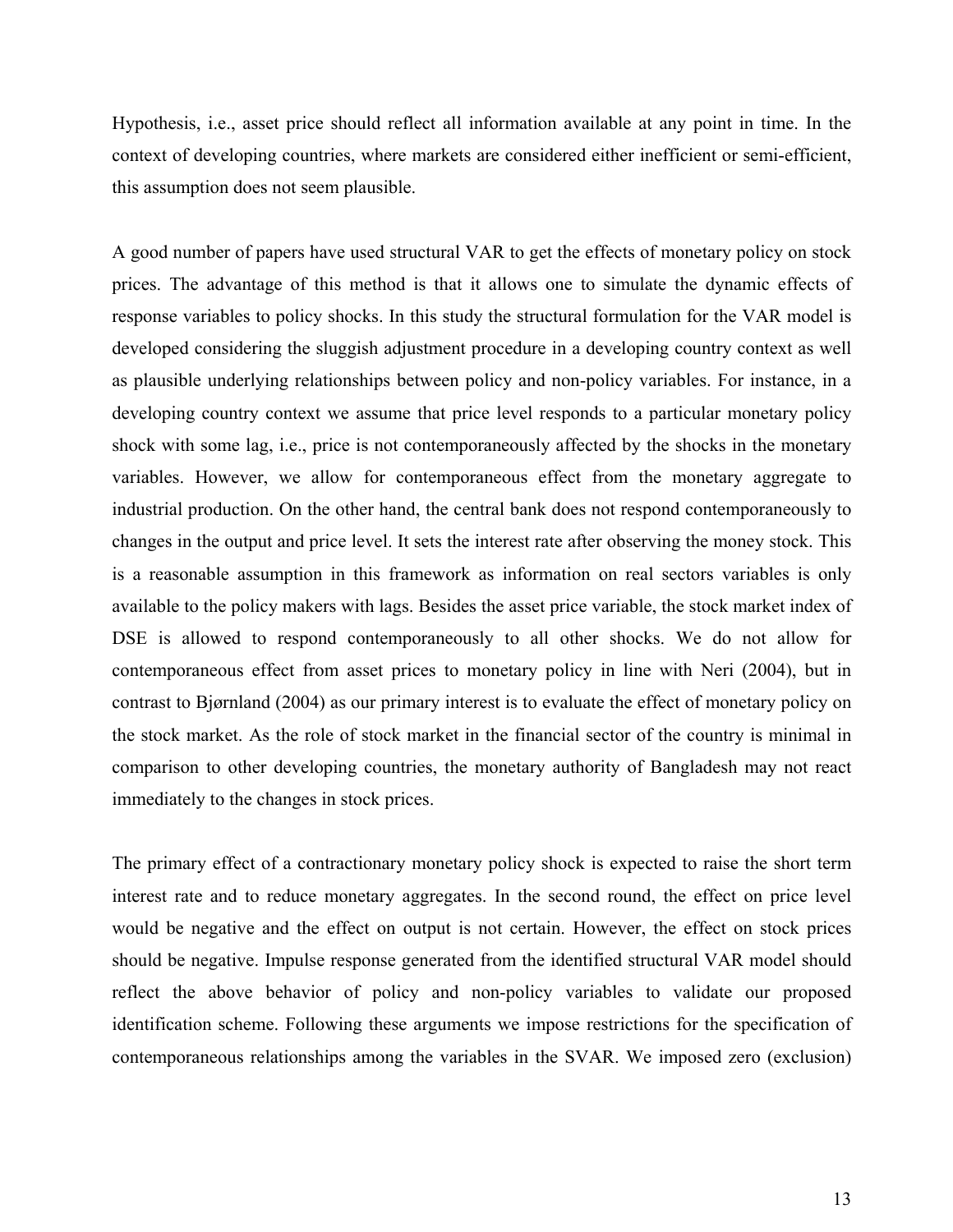restriction to recover the parameters of the structural form equations from the estimated parameters of reduced form equation as below:

$$
\begin{bmatrix} 1 & 0 & 0 & 0 & 0 \ 0 & 1 & 0 & \beta_{24} & 0 \ 0 & 0 & 1 & \beta_{34} & 0 \ \beta_{41} & \beta_{42} & \beta_{43} & 1 & 0 \ \beta_{51} & \beta_{52} & \beta_{53} & \beta_{54} & 1 \ \end{bmatrix} \begin{bmatrix} \varepsilon_{P} \\ \varepsilon_{Y} \\ \varepsilon_{R} \\ \varepsilon_{M} \\ \varepsilon_{M} \\ \varepsilon_{S_{FP}} \end{bmatrix} = \begin{bmatrix} \xi_{P} \\ \xi_{Y} \\ \xi_{S_{FP}} \\ \xi_{S_{FP}} \end{bmatrix}
$$
 (1)

Where, the vector on the left hand side includes the reduced form innovations,  $\varepsilon_{P_1} \varepsilon_{Y_1} \varepsilon_{R_2} \varepsilon_{M_1}$  and  $\varepsilon_{SP}$ and the vector on the right hand side comprises of five structural shocks,  $\zeta_P$ ,  $\zeta_V$ ,  $\zeta_{MD}$ ,  $\zeta_{MS}$ , and  $\zeta_{SP}$ , namely adverse supply shock, industrial output shock, money supply shock, money demand shock and portfolio or stock price shock. Our identification scheme allows us to separate money demand shocks from the money supply shocks and we are able to estimate the following money supply and money demand equations from the structural model. However, the money demand shock is loosely identified.

$$
Price Equation \qquad \qquad \varepsilon_{\rm p} = \zeta_{\rm p} \tag{2}
$$

$$
Money \, Supply \, Equation \qquad \varepsilon_{R} = \beta_{31} \varepsilon_{M} + \zeta_{R} \tag{3}
$$

$$
Money \, Demand \, Equation \quad \varepsilon_M = \beta_{41}\varepsilon_P + \beta_{42}\varepsilon_Y + \beta_{42}\varepsilon_R + \zeta_M \tag{4}
$$

$$
Stock Price Equation \qquad \varepsilon_{SP} = \beta_{51}\varepsilon_{P} + \beta_{52}\varepsilon_{Y} + \beta_{53}\varepsilon_{R} + \beta_{53}\varepsilon_{M} + \zeta_{SP} \qquad (5)
$$

Equation (3) is the policy reaction function of the central bank, which sets the short term interest rate after observing the money stock. The relationship between monetary aggregate and interest rate is expected to be positive, monetary authority raises the short term interest rate to restrain inflationary pressure which may result from exogenous increase in monetary aggregate.

On the other hand, the money demand function in equation (4) represents demand for real money balances as a function of a scale variable (industrial production index) and the opportunity cost of holding cash money and CPI. The scale variable Y (industrial production index) is expected to explain money demand for transaction purposes, which is expected to be positive. Rise in income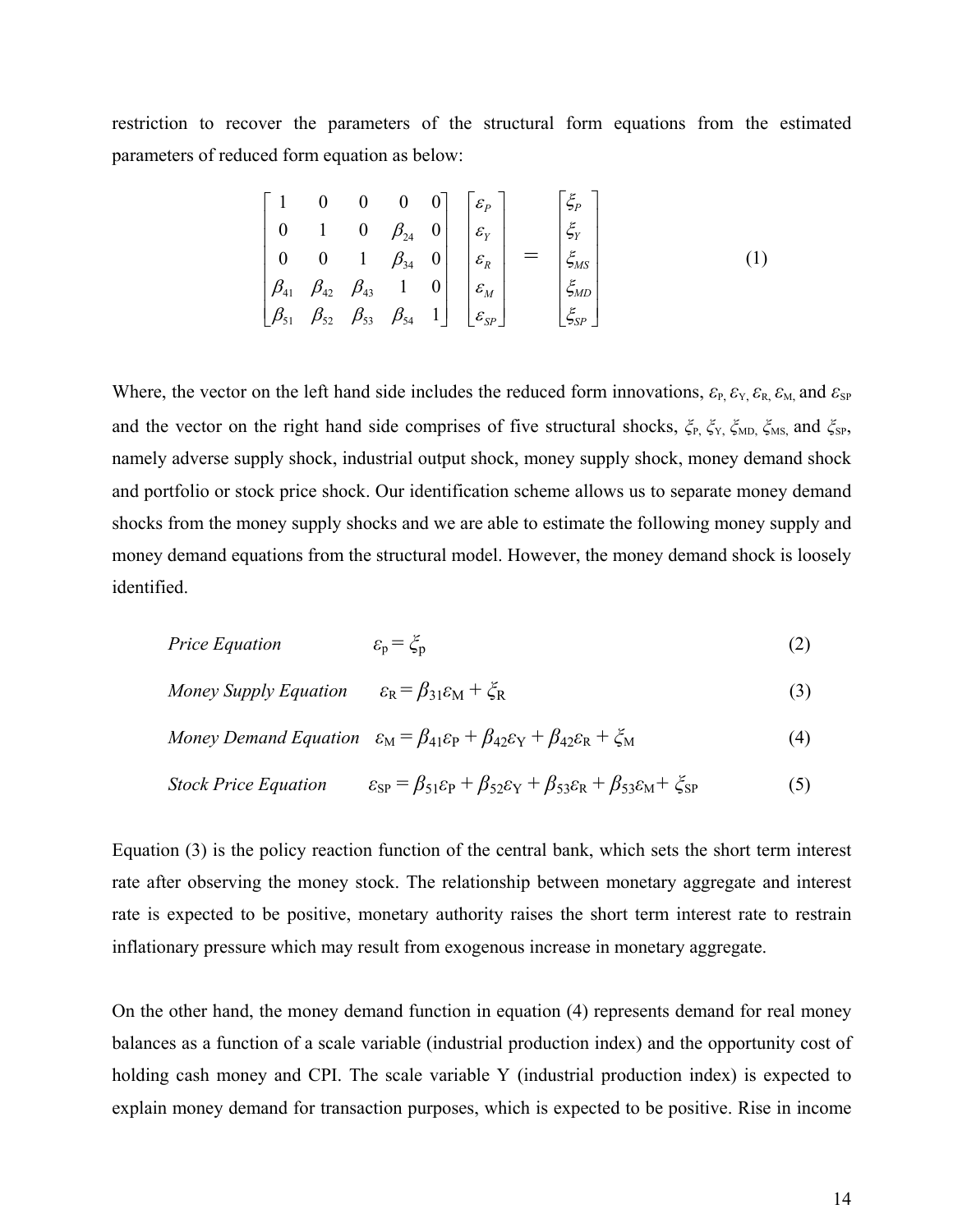leads to increased demand for goods and services thereby increasing the demand for money. Where, negative relationship is expected between opportunity cost money (short term interest rate) and money demand. Here price equation is loosely identified as explained before. The equation simply says that reduced form error term in price equation is directly determined by structural price shocks of the identified SVAR. The stock price equation (5) is defined as a function of a scale variable (industrial production index), real interest rate, price level and the money supply. The scale variable Y (industrial production index) is expected to reflect economic fundamentals of listed companies, which in turn influences movement in the stock prices.

## **4.2 Data**

The variables included in the econometric model are log of Consumer Price Index (LCPI), log of 12 months average industrial production index (LIP), policy rate (28-day treasury bill rate which is a proxy for monetary policy stance), log of real money supply seasonally adjusted by using moving average method (LM1), log of real all share price index, monthly average (LSP). We used monthly data from April 1997 to March 2006 for the five variable structural VAR model. Industrial Production Index (2000=100) and Consumer Price Index (2000=100) data are collected from *International Financial Statistics (IFS),* IMF online databases. Monthly weighted average of 28-Day Treasury bill rate is collected from the Monetary Policy Department (MPD), Bangladesh Bank. Money Supply (measured by M1) data are collected from the various issues of Economic Trend, Bangladesh Bank. Month ended All Share Price Index (ASPI) of Dhaka Stock Exchange (DSE) data are collected from the DSE Library.<sup>[4](#page-15-0)</sup> The money supply  $(M1)$  and the stock index are converted to their real value by deflating with the monthly CPI (2000=100) index of IFS.

## **5. Empirical Results**

#### **5.1 Estimated Structural Shock Coefficients from the SVAR**

Table 2 reports the estimated policy reaction function and money demand equation from identified structural VAR model, where p-values of the contemporaneous coefficients are reported below parenthesis of each equation. The estimated coefficient of the monetary aggregate in the policy reaction function is positive, which implies that monetary authority raises the interest rate in response to an unexpected increase in the monetary aggregate if the authority believes that such an

<span id="page-15-0"></span> 4 DSE All Share Price Index Calculation Started on the basis of IFC designed formula in November 1, 1993.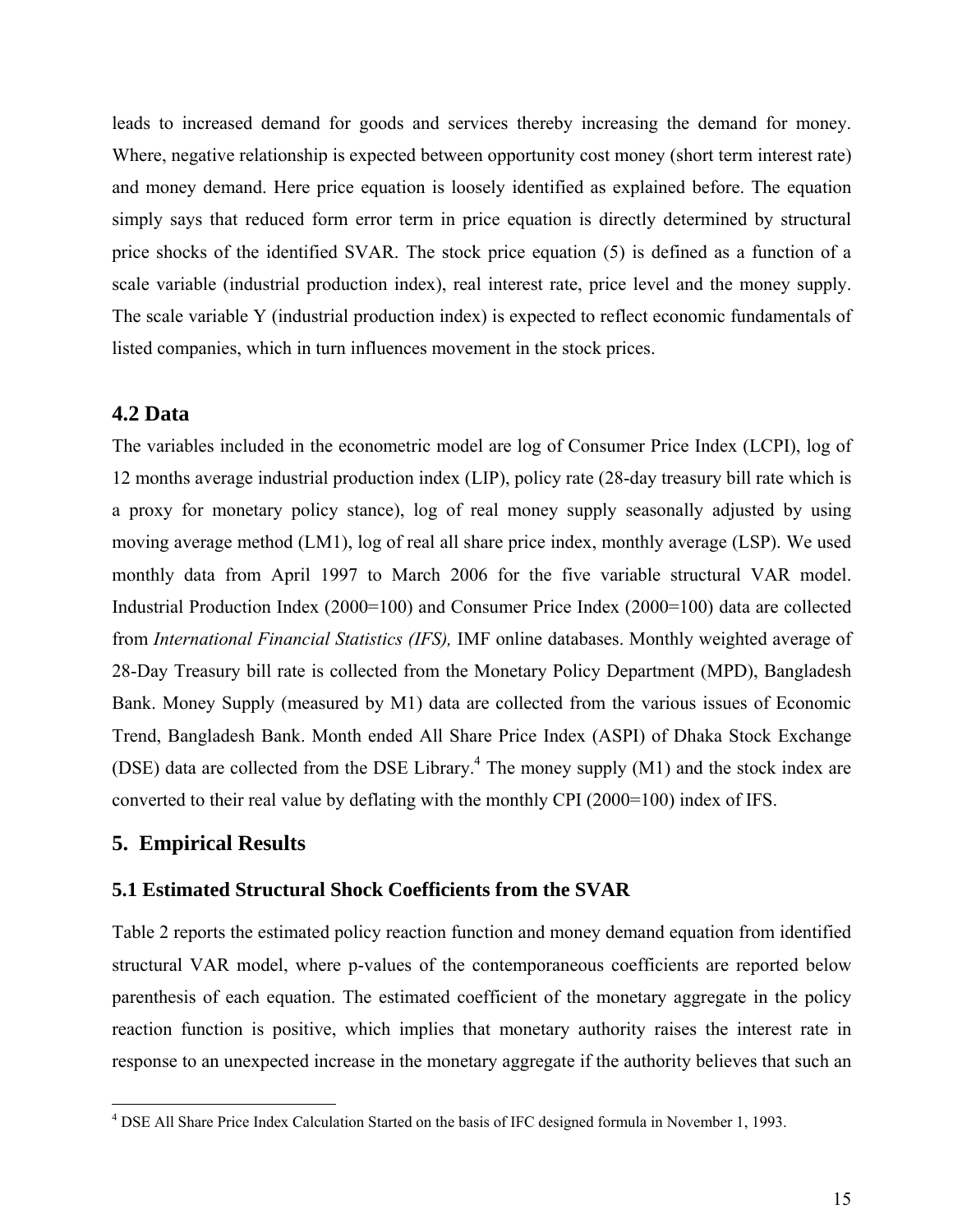increase may generate inflationary pressure in the economy. However, the coefficient is insignificant. All the coefficients of estimated money demand equation contain expected sign and are highly significant statistically. In conformity with standard theory of money demand, the estimated coefficient of the scale variable in the demand for money equation is positive and that of interest rate is negative. Income elasticity of demand for money is 1.87 (see Table 1  $\&$  2), which is usual from a developing country perspective.

|              | <b>Coefficient</b> | Std.<br>Error | z-Statistic | Prob. |
|--------------|--------------------|---------------|-------------|-------|
| $\beta_{41}$ | $-1.85$            | 0.45          | 4.13        | 0.00  |
| $\beta_{51}$ | $-2.10$            | 1.13          | 1.86        | 0.06  |
| $\beta_{42}$ | 1.87               | 0.90          | $-2.09$     | 0.04  |
| $\beta_{52}$ | $-2.29$            | 1.32          | 1.74        | 0.08  |
| $\beta_{43}$ | $-0.04$            | 0.02          | 2.61        | 0.01  |
| $\beta_{53}$ | $-0.03$            | 0.02          | 1.89        | 0.06  |
| $\beta_{24}$ | $-0.04$            | 0.03          | 1.05        | 0.29  |
| $\beta_{31}$ | 5.89               | 4.88          | $-1.21$     | 0.23  |
| β54          | 0.23               | 0.25          | $-0.92$     | 0.36  |

**Table 1: Estimated Contemporaneous Coefficients of the Structural Model** 

#### **Estimation Results: Model Validation Parameter**

| Over-identifying restriction test                   |         |  |  |  |  |
|-----------------------------------------------------|---------|--|--|--|--|
| Likelihood Ratio (LR) test for over-identification: |         |  |  |  |  |
| $\vert$ Chi-square (1) - 0.22                       |         |  |  |  |  |
| $\mathsf{P}\text{-value}$                           | $-0.64$ |  |  |  |  |

#### **Table-2: Money Supply and Money Demand Equation**

| Money Supply Equation                       | $\varepsilon_{\rm R}$ = 5.89 $\varepsilon_{\rm M}$ + $\zeta_{\rm R}$<br>(0.23)                                                                                 |  |  |  |  |  |
|---------------------------------------------|----------------------------------------------------------------------------------------------------------------------------------------------------------------|--|--|--|--|--|
| Money Demand Equation                       | $\varepsilon_{\rm M}$ = -1.85 $\varepsilon_{\rm P}$ + 1.87 $\varepsilon_{\rm Y}$ + -0.04 $\varepsilon_{\rm R}$ + $\zeta_{\rm M}$<br>(0.04)<br>(0.00)<br>(0.01) |  |  |  |  |  |
| Note: p-values are reported in parenthesis. |                                                                                                                                                                |  |  |  |  |  |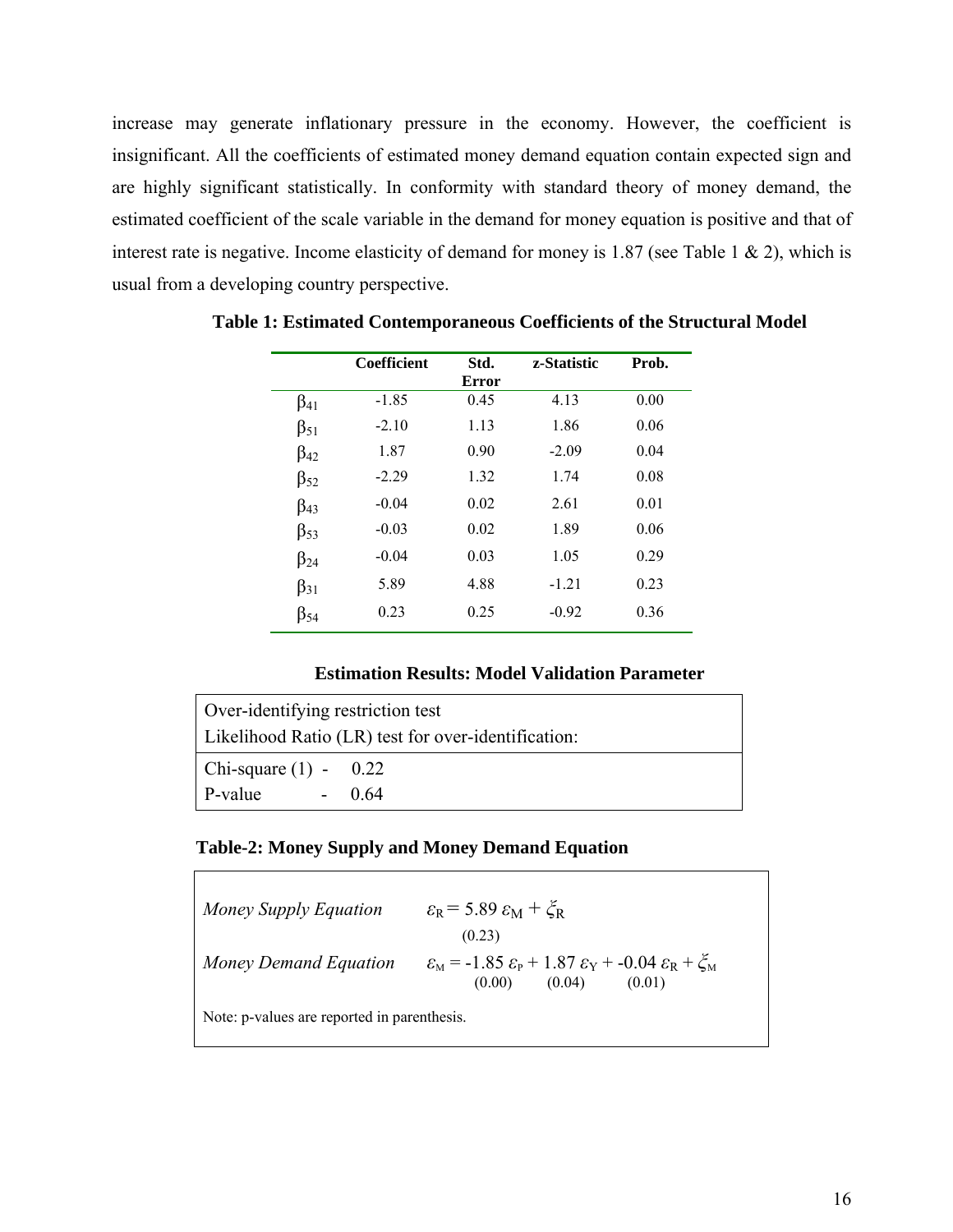## **5.2 Estimated Impulse Responses to Different Structural Shocks**

Empirically, we have evaluated the effects of monetary policy shocks by means of impulse response. Impulse responses of different variables of interest to contractionary monetary policy shocks, measured by exogenous increases in the short-run policy interest rates, as shown in Figure 1 establish the theoretical underpinnings of asset price channel to monetary policy shocks. We find that contractionary monetary policy shocks have, on average, small and negative transitory effects on stock market indices. The impulse response of monetary aggregate in response to contractionary monetary policy shock is negative in the first two forecast horizons, i.e., there is a monetary contraction in response to rise in short-term interest rate. This finding confirms evidence of liquidity effect in the short run. Thus our estimated impulse response to contractionary money supply shock shows no evidence of so called "liquidity puzzle".

Contractionary monetary policy shock causes prices to decline, after the first forecast horizon CPI started falling, and remains significant up to three months. In other words, contractionary monetary policy reduces inflation in the economy for a short horizon, however, the effect become insignificant in the higher forecast horizons. Therefore, there is no evidence of "price puzzle".



**Figure-1: Impulse Response for Contractionary Monetary Policy Shock**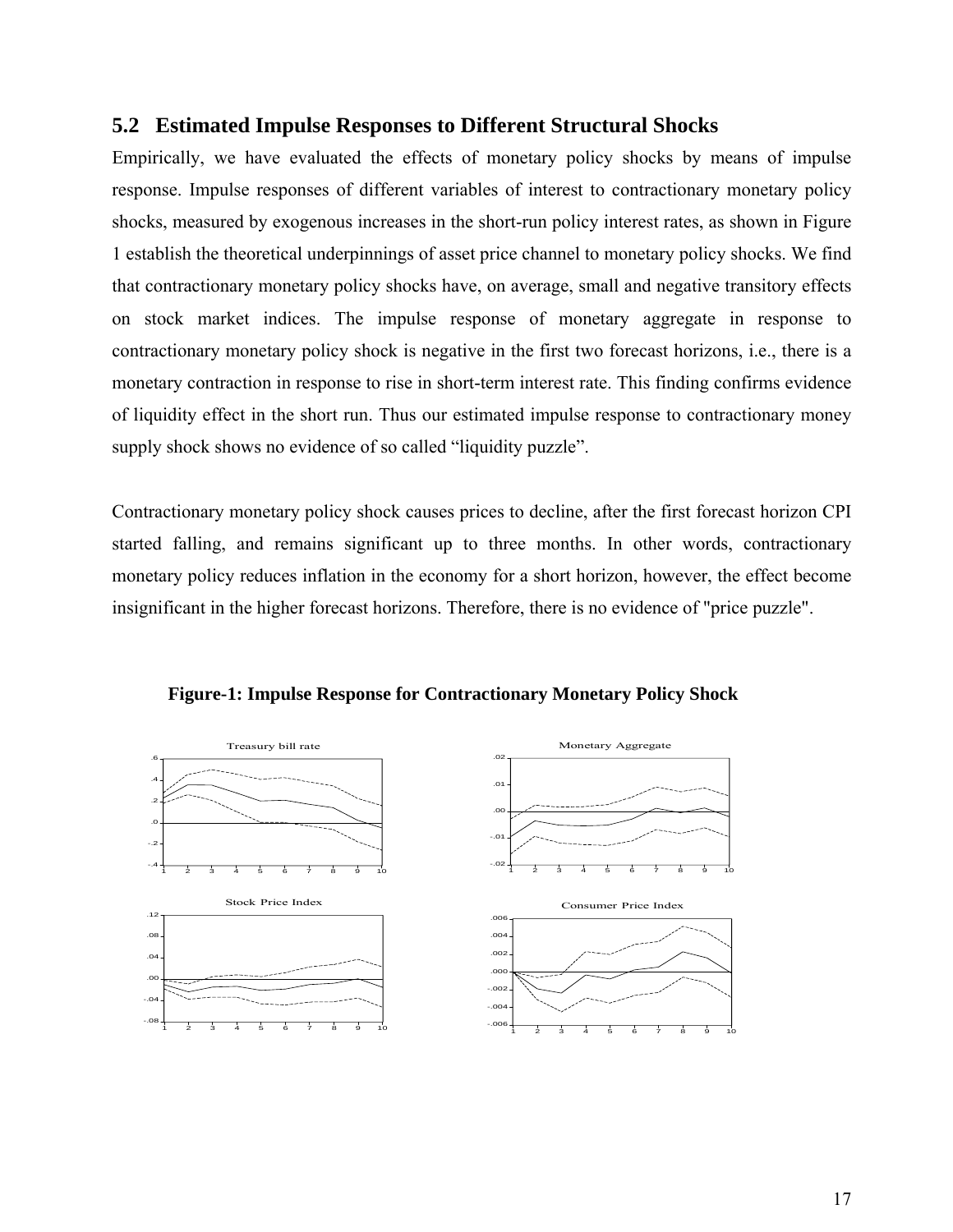Contractionary monetary policy shock which raises the short run policy rate causes a fall in stock prices in the short run -impulse response of stock price is negative and statistically significant in the first two forecast horizons and the effect becomes become insignificant after three months. Results show that when policy rate increases, supply of narrow money in the economy declines which is consistent with monetary policy objective. In response to contractionary monetary policy shock, stock index falls after one month and continues for about 6 months, though the effect varies in subsequent months. The effect is prominent between first and second months; remains steady in the third month and then became insignificant. In terms of magnitude, the effect is not large, i.e., above 0.02 percent. This finding is consistent with the standard argument of asset price valuation model.

Our impulse responses of different variables of interest as captured by the given model to one standard deviation structural shock of adverse supply are found in the first column of figure-2 (see Appendix). First, due to structural adverse supply shock the response of price is positive and it remains effective up to 5 forecast horizon. The initial response of policy interest rate (T-bill) is negative, however, it start rising after three months. Though, this effect is insignificant in all the forecast horizons. In an inflationary environment, demand for money exceeds the level of money stock. Consequently, contractionary monetary policy would be the normal stance to be adopted which is reflected by higher policy rates. The response of money stock to adverse supply shock is negative for the first three forecast horizons, and then it became insignificant. Estimated impulse response of money stock seems compatible with the argument that central bank accommodates the current year's price level while shaping and initiating monetary policy. However, once the monetary policy initiated any change of price level due to adverse supply shock may not be accommodated in the policy matrix during the program period because contemporaneous information on price variable may not be available to policy makers while moderating monetary policy stance. The response of stock price to adverse supply shock is negative and remains significant up to 8 forecast horizons. The standard asset price valuation theory supports negative impact on asset price of rising price level due to adverse supply shock.

We have chosen to leave the stock price equation completely unrestricted by assuming that all variables in the structural VAR model can have a contemporaneous impact on this variable. In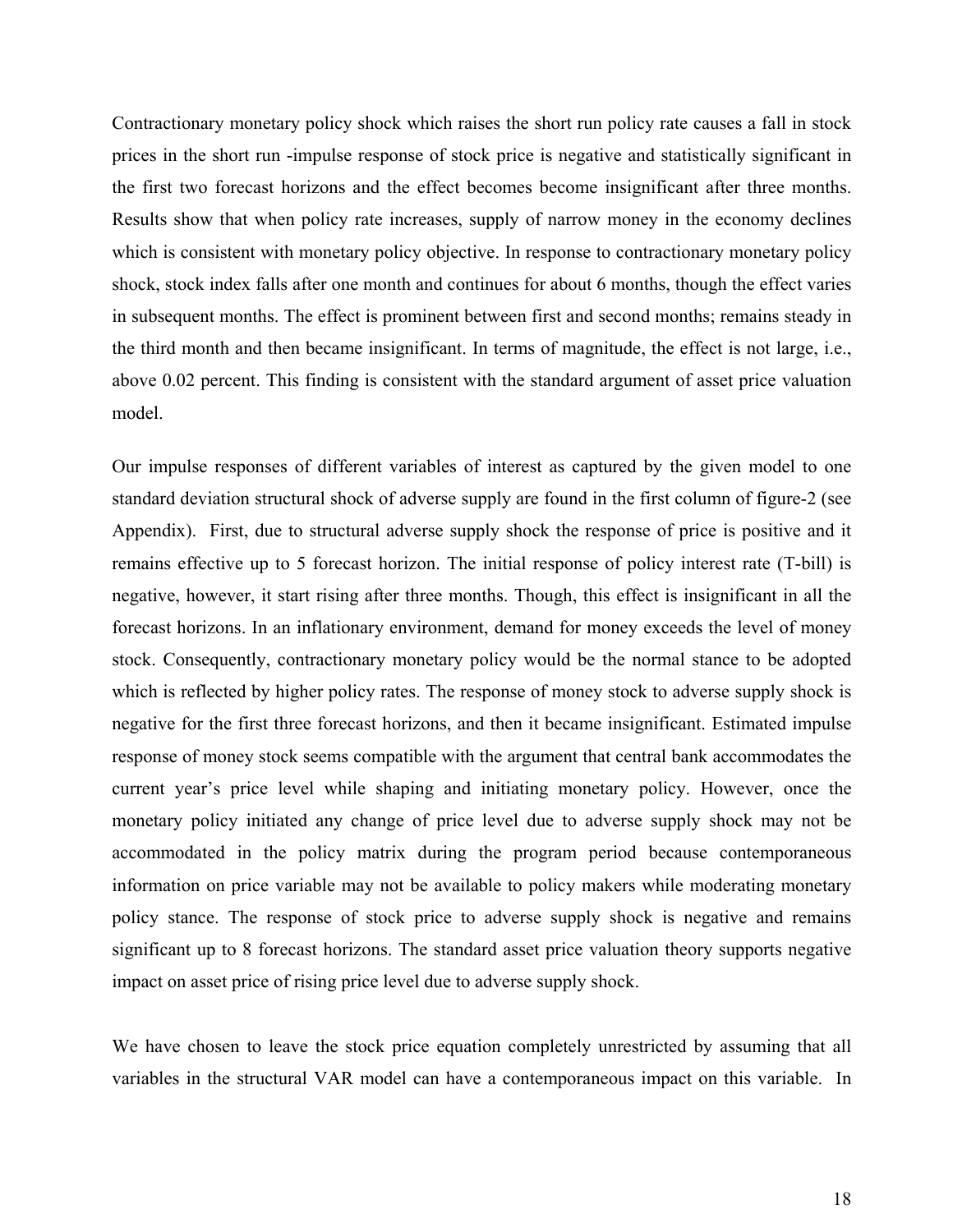other words, all structural shocks in the model have a contemporaneous effect on stock prices. The responses of different variables of the model to real stock price shock were presented in column-3. Stock price shock has no significant effect on prices, policy interest rate and money supply. However, stock price index initially rises in response to stock price shock.

#### **5.3 Estimated Results of Variance Decomposition**

In variance decomposition technique we estimate Forecast Error Variances (FEVs) which convey essentially the same information as the real stock price impulse responses but in a different form in the sense that in the latter the FEVs are numerical value of the proportion of variation of stock price explained or contributed by a certain variable. The FEVs are presented in Table 3 for a forecast horizon of maximum 15 months based on one unit shock (one standard deviation, sd) to the system. The FEVs of stock index explained by contractionary monetary policy shock are reported in column 5. Contractionary monetary policy shock explains just around 5.7 percent FEVs of stock price in the first month, which increases to 18.4 percent in the second month. This varies within the range of 18.0 to 11.1 percent up to 8 months. On the other hand, about 14.6 percent of FEVs of consumer prices is explained by contractionary monetary policy shock in the second month, which increases to 15.9 percent in the 15th forecast horizon. Forecast error variance of money supply is also significantly explained by the contractionary monetary policy shock, which account for 29.7 percent variation in money supply in the first month and reduced to around 18 percent in the 15th forecast horizons.

| Horizon | <b>LCPI</b> | LIP | <b>TR28</b> | LM1  | <b>LSP</b> |
|---------|-------------|-----|-------------|------|------------|
| 1       | 0.0         | 1.2 | 88.4        | 29.7 | 5.7        |
| 2       | 9.7         | 0.5 | 90.2        | 25.8 | 18.4       |
| 3       | 14.6        | 0.3 | 90.5        | 24.7 | 18.0       |
| 4       | 11.7        | 0.6 | 87.1        | 25.5 | 17.3       |
| 5       | 10.6        | 0.5 | 82.4        | 25.3 | 17.4       |
| 6       | 9.5         | 0.4 | 79.2        | 23.1 | 16.3       |
| 7       | 9.0         | 0.3 | 78.1        | 20.4 | 13.4       |
| 8       | 12.3        | 0.4 | 76.3        | 19.6 | 11.1       |
| 9       | 13.0        | 0.3 | 71.8        | 18.8 | 9.6        |
| 10      | 11.8        | 0.5 | 65.9        | 18.3 | 9.7        |
| 11      | 12.5        | 0.9 | 60.8        | 17.9 | 9.3        |
| 12      | 14.8        | 1.5 | 56.4        | 17.2 | 8.6        |
| 13      | 15.8        | 1.7 | 53.2        | 16.4 | 8.1        |
| 14      | 15.8        | 1.7 | 50.8        | 17.3 | 7.8        |
| 15      | 15.9        | 1.7 | 49.2        | 17.9 | 7.5        |

 **Table-3: Variance Decomposition of Variables: Contractionary monetary policy shock**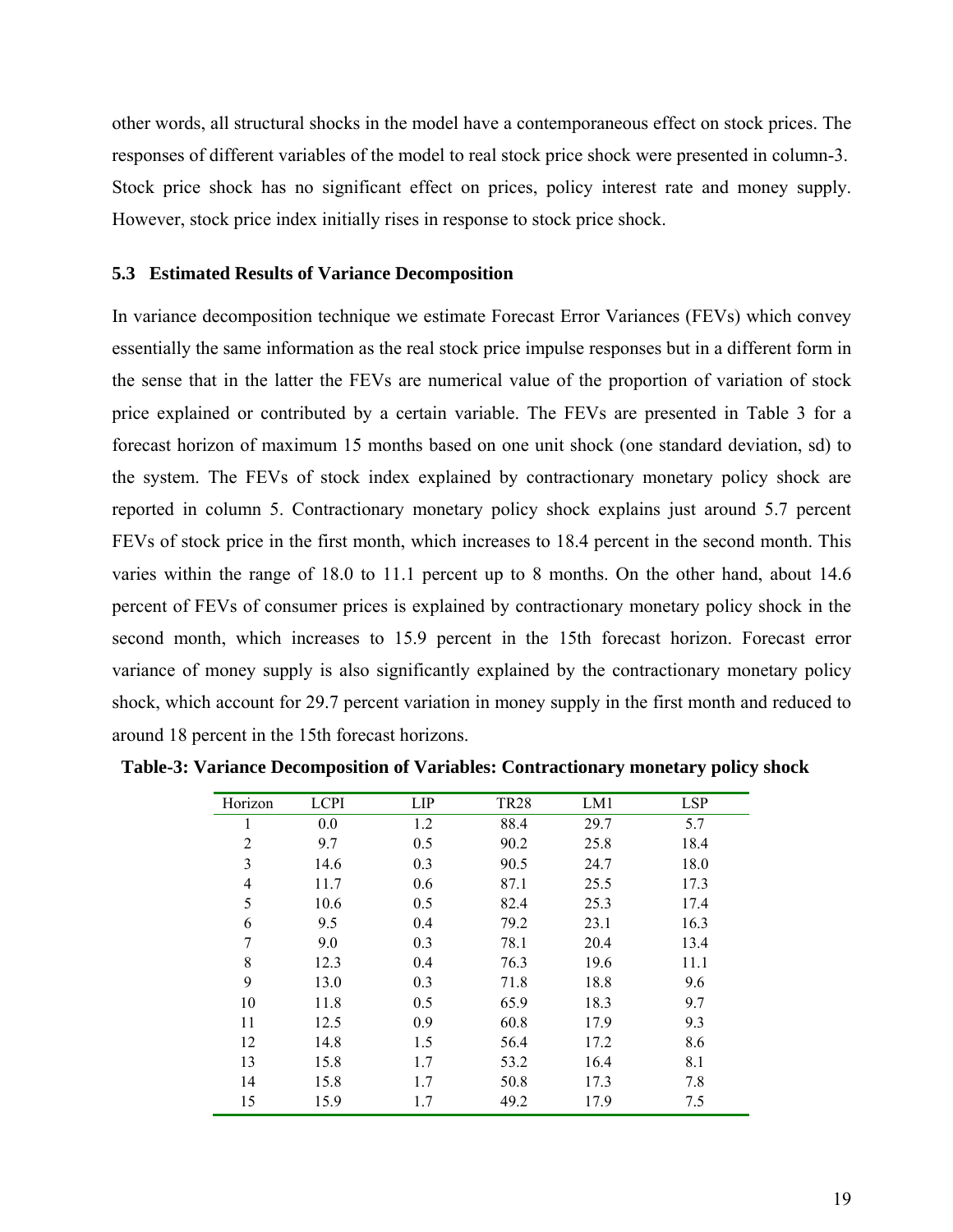### **6. Conclusion**

In this paper we have studied the effects of contractionary monetary policy shock on asset prices, particularly on stock prices using structural VARs. We have identified the effects of a set of important policy shocks including some related macro shocks endogenous to the structural system relying on short run restrictions. The estimated coefficients of money supply and money demand equations from the structural VAR model are theoretically consistent, suggesting that the short run identification restrictions are valid. The estimate confirms that a contractionary monetary policy shock, measured by increase in the short-term policy interest rate has small negative effect on the stock price index and the effect do not persist for long. After a few forecast horizons the effect becomes insignificant which indicate that decline in stock prices in response to rise in short term interest rate is short lived. These results are roughly in line with some previous works that have used the same empirical methodology for different countries and sample periods.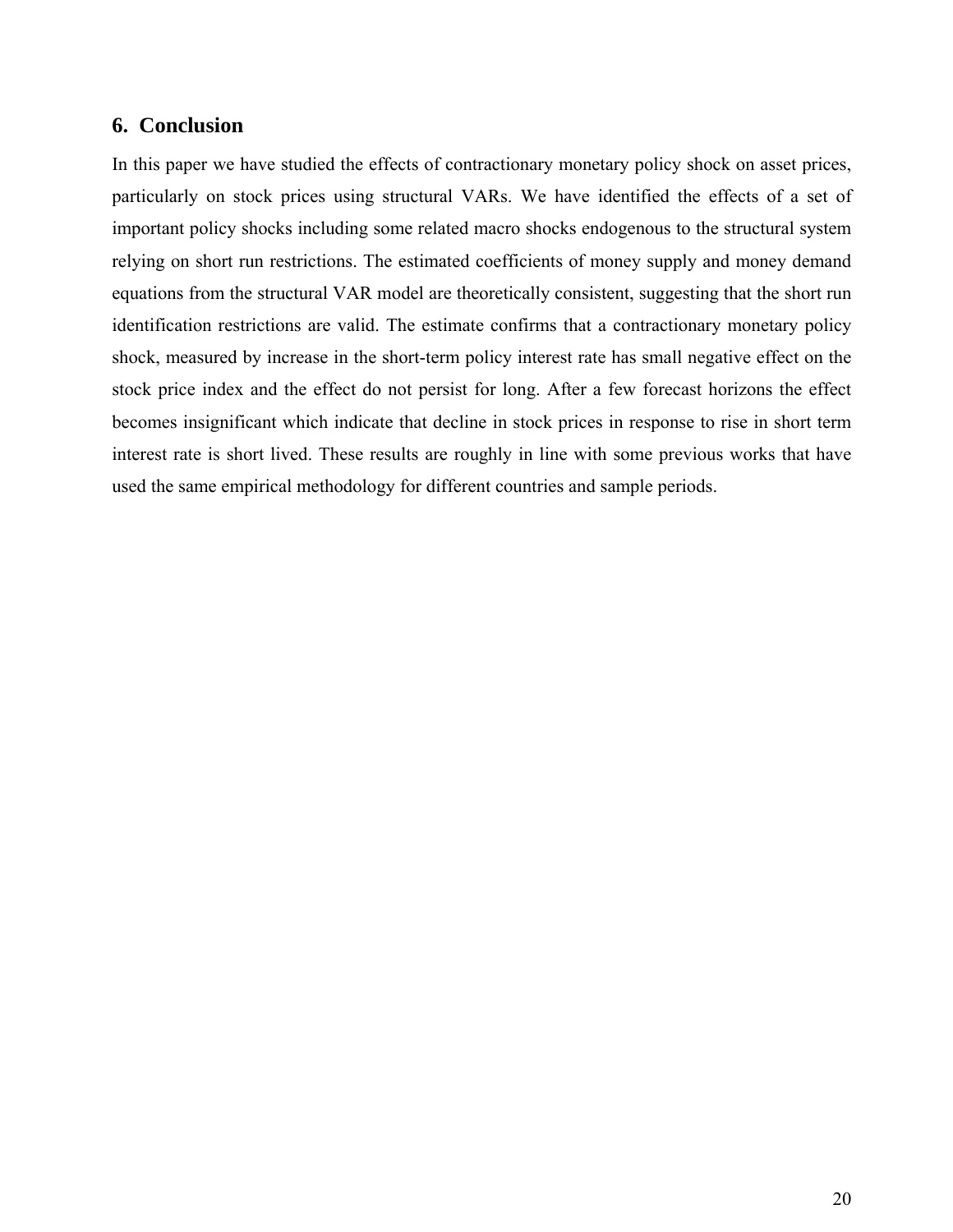# **References**

Alam, M. N. and Jahan, S. B. (1996), Bank Parikrama, Quarterly Journal of Bangladesh Institute of Bank Management, Volume XXI, Issue 3 and 4, Dhaka, pp. 1-139.

Bangladesh Bank Annual Report (2002-03), Bangladesh Bank, Dhaka, pp. I-XIV + 1-128

Bangladesh Bank Annual Report (2003-04), Bangladesh Bank, Dhaka, pp. I- XIV + 1-162

Bangladesh Bank Annual Report 2004-5, Bangladesh Bank, Dhaka, pp. I-XIX + 1-168

Bernanke, B. and Kuttner, K. (2005), What Explains the Stock Markets Reaction to Federal Reserve Policy, *Journal of Finance*, Volume 60, Issue 3, pp. 1221-1257.

**[**Bjørnland, H. C. and Leitemo, K. (2005), Identifying the Interdependence between US Monetary Policy and the Stock Market*,* University of Oslo and Norwegian School of Management BI, pp.1- 31 .

Bredin, D. Hyde, S. and Reilly, G. O(2005), European Monetary Policy Surprises : The Aggregate and Sectoral Stock Market Response, Economic Analysis and Research Department, Central Bank and Financial Services Authority of Ireland, pp. 1-23.

Chami R., Cosimano T., F. and C. Fullerkamp (1999), "The Stock Market Channel of Monetary Policy", *IMF working paper*, No. 22.

Cook, T. and Hahn, T. (1989). The Effect of Changes in the Federal Funds Rate Target on Market Interest Rates in the 1970s. *Journal of Monetary Economics, Volume* 24, pp. 331-351.

Cooley, T. F and V. Quadrini (1999), Monetary Policy and the financial decisions of firms, *mimeo,* University of Rochester and Duke University.

Cooper, R.V.L. (June, 1974), Efficient Capital Markets and the Quantity Theory of Money, *Journal of Finance, Volume* 29, Issue 3, pp. 887-908 .

Detken, C. and Smets, F. (2003), Asset price booms and monetary policy, paper presented in European Central Bank (ECB) Workshop, 11-12 December, pp. 1-55.

Ehrmann, M. and Fratzscher, M. (2004), Taking stock: monetary policy transmission to equity markets, Journal of Money, Credit, and Banking, Volume 36, Issue 4, pp. 719-737.

Fama, E.F. and French, K. (1989), Business Conditions and Expected Returns on Stocks and Bonds, *Journal of Financial Economics,* Volume 25, Issue 1, pp. 23-49.

Hafer, R.W. (1985), The Response of Stock Prices to Changes in Weekly Money and the Discount Rate, Federal Reserve Bank of St. Louis, *Review,* Volume 64, Issue 3, pp. 5-14.

Homa, K. and Jaffee, D. (1971), The Study of Money and Stock Prices, *Journal of Finance*, Volume 26, Issue 5, pp.1015-1066.

IMF, (2003), When Bubbles Burst, World Economic Outlook, Chapter 2, April, pp.61-94.

Jenson, G.R., Mercer, J. and Johnson, R.R.(1996), Business Conditions, Monetary Policy, and Expected Security Returns, *Journal of Financial Economics,* Volume 40, Issue 2, pp. 213-237.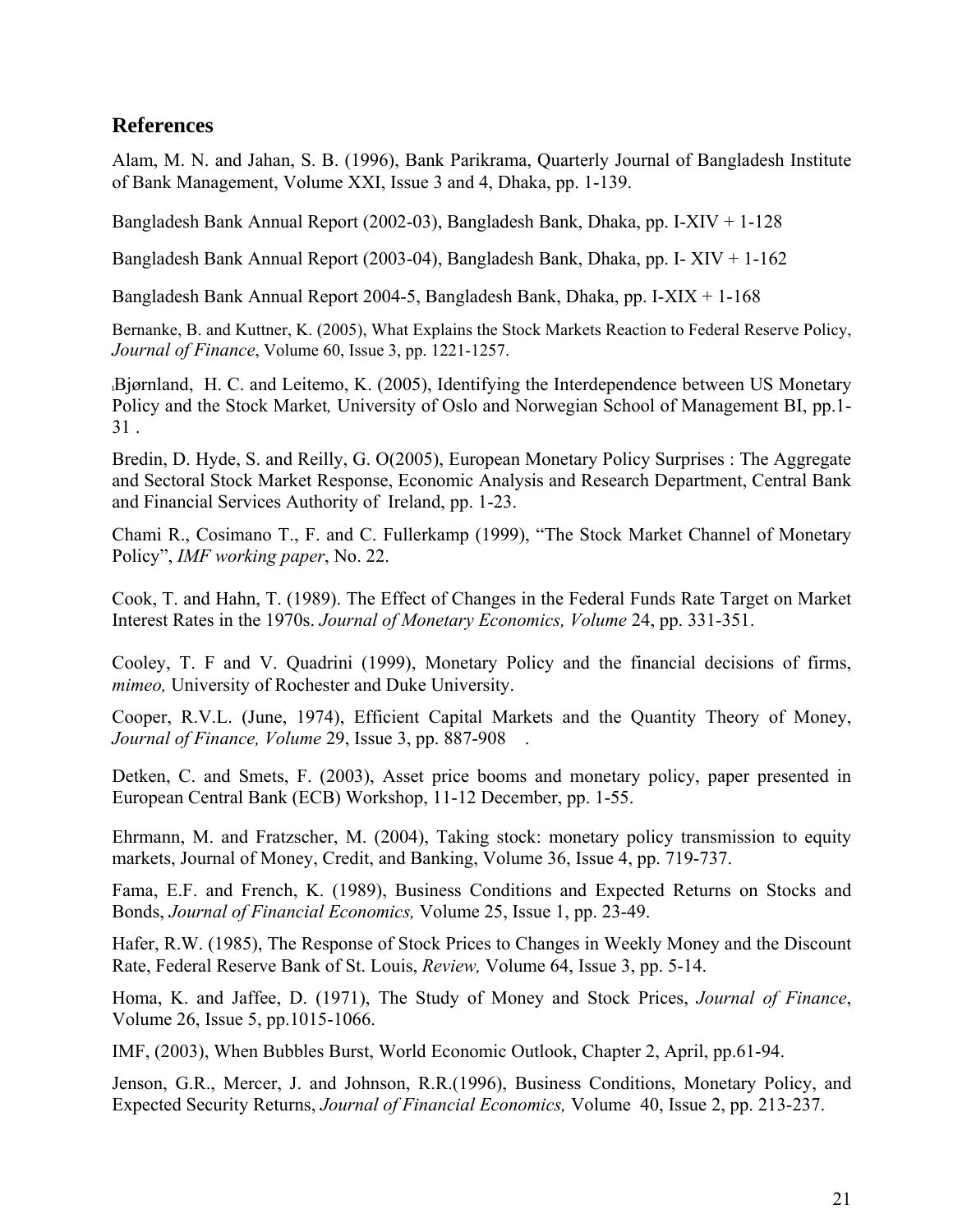Jenson, G.R., Johnson, R.R. and Mercer, J. (1997), New Evidence on Size and Price-to-Book Effects in Stock Returns, *Financial Analyst Journal* 53, Issue 6, pp. 34-42.

Jenson, G.R., Johnson, R.R. and Mercer, J.M.(1998), The Inconsistency of Small Firm and Value Stock Premiums, *Journal of Portfolio Management* 24, Issue 2, pp. 27-36.

Jenson, G.R., Johnson, R.R. and Mercer, J.M.(2000), The Role of Monetary Policy in Investment Management, Charlottesville, Va.: The Research Foundation of the Association of Investment Management and Research.

Keran, M.W. (1971), Expectations, Money and the Stock Market, Federal Reserve Bank of St. Louis, *Review, Volume 53*, Issue 1, pp 16-31.

Kiyotaki, N. and Moore, J.(1997) Credit Cycles, *Journal of Political Economy,* Volume 105, Issue 2, pp. 211-248.

Kontonikas, A. and Ioannidis, C. ( 2003 ), Should Monetary Policy Respond to Asset Price Misalignment? Department of Economics and Finance, Brunel University, Uxbridge, UK

Lastrapes, W., D. (1998), "International Evidence on Equity Prices, Interest Rates and Money", *Journal of International Money and Finance*, Vol. 17, Issue 3, pp. 377-406.

Malkiel, B.G.(2003), *A Random Walk Down,* Wall Street, New York.

Mishkin, F.S. (2004), *The Economics of Money, Banking and Financial Markets*, Seventh Edition, pp. I-XXXIV + 1-679.

Monetary Policy Review (2005), Volume 1, Number 1, Policy Analysis Unit, Bangladesh Bank, Dhaka, pp. I-VII  $+$  1-118.

Neri, S.(2004), Monetary Policy and Stock Prices: Theory and Evidence, Bank of Italy, Economic Research Department, pp. 1-44.

Patelis, A.D. (1997), Stock Returns Predictability and the Role of Monetary Policy, *Journal of Finance*, Volume 52, Issue 5, pp. 1951-1972.

Peersman, Gert. (2004), The Transmission of Monetary Policy in the Euro Area: Are the Effects Different Across Countries? *Oxford Bulletin of Economics and Statistics*, 66, 3. pp. 869-902. Blackwell Publishing Ltd. Oxford, UK.

Rapach, D., E. (2001), Macro Shocks and Real Stock Prices, *Journal of Economics and Business*, Vol. 53, pp. 5-26.

Rigobon, R. and Sack, B. (2003), Measuring the Reaction of Monetary Policy to the Stock Market, *The Quarterly Journal of Economics*, Volume 118, Issue 2, pp. 639-669.

Rigobon, R. and Sack, B. (2004), The Impact of Monetary Policy on Asset Prices*, Journal of Monetary Economics*, Volume 51, Issue 8, pp. 1553-1575.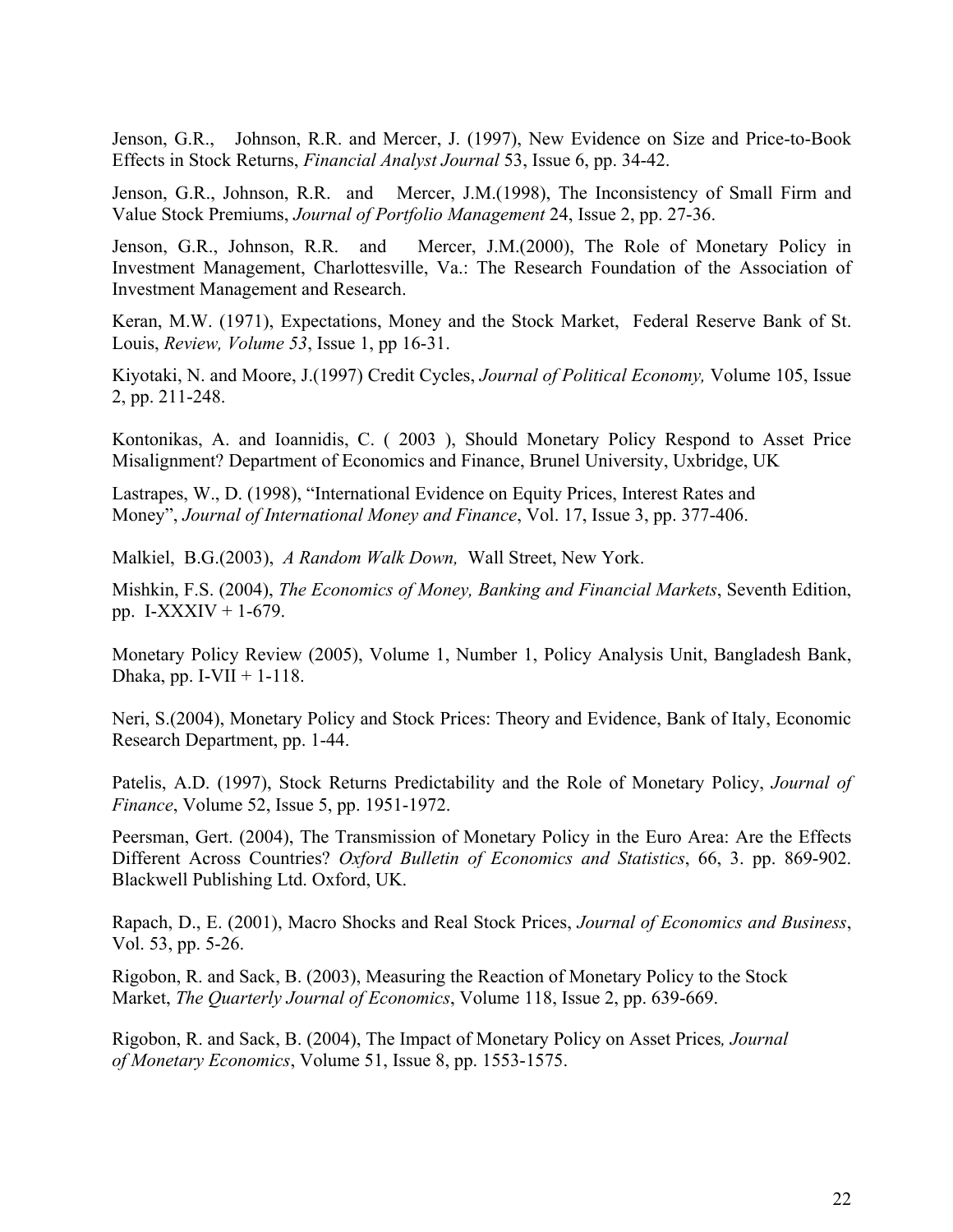Romer, C. D. (1990), The Great Crash and the Onset of the Great Depression, *Quarterly Journal of Economics,* Volume 105, Issue 3, pp. 597-624.

Rozeff, M.S.(1974), Money and Stock Prices: Market Efficiency and the Lag Effect of Monetary Policy, *Journal of Financial Economics*, Volume 1, Issue 3, pp. 245-302.

Sprinkel, B.W. (1971), Money and Markets: A Monetarist View, Homewood, III. Richard D. Irwin.

Thorbecke, W. (1997), On Stock Market Returns and Monetary Policy, *Journal of Finance*, Volume 52, Issue 2, pp. 635-654.

Tobin, J. (1969), A General Equilibrium Approach to Monetary Theory, *Journal of Money, Credit, and Banking, Volume* 1, Issue 1, pp.15-29.